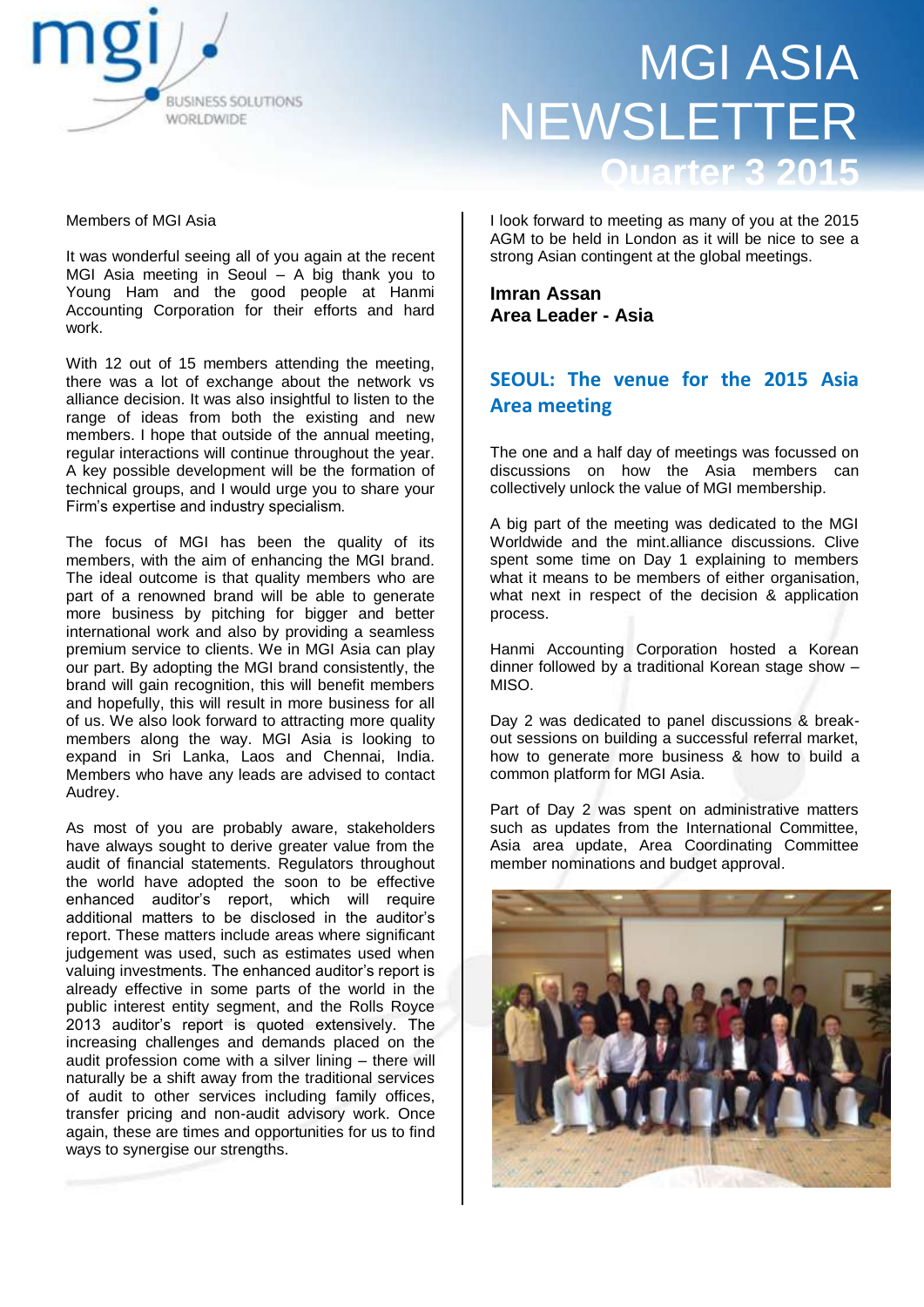

# **MGI ASIA MEMBER NEWS**

# **MGI ranked 5th in South Korea**

The August Edition of the International Accounting Bulletin ranked Hanmi Accounting Corporation number 5 in respect of both fee & staff data. Congratulations to Young Ham & team.

| Nevalt 254<br>-- 1<br><b><i><u>Entrance</u>nt</i></b><br>丛<br><b>Acude</b><br>Audit &<br>Nasaprovit<br><b>For Incomed</b><br>Zarpavala<br>vening?<br>Littleston<br><b>Hard</b><br><b>CEMMONS</b><br>rate.<br><b>Finance</b><br>Antonining<br>considered<br><b><i><u>Instrument</u></i></b><br><b>Joseph 1</b><br>武田県多<br>3%<br>准<br>m<br>I<br><b>Partial of the resistant</b><br>×<br>1<br>×<br><b>John</b><br>23.108.5<br>$10\%$<br>×<br>×<br>$\sim$<br><br>an an<br>×<br><b>HN</b><br>ы<br><b>ELEMENT</b><br>38,816.2<br>u<br>38<br>$\blacksquare$<br>٠<br><b>BATTS</b><br>$\rightarrow$<br>u<br>Promote <sup>2</sup><br>×<br>wh.<br><b>HET</b><br>11,112.5<br>×<br><b>Rendered</b><br>MALA<br>m<br>$\mathbb{H}$<br>m<br>٠<br>×<br>٠<br>×<br>Import & Assessment C<br>an.<br>m<br>8,496.6<br>is<br>٠<br>$\mathcal{L}_{\mathbf{a}}$<br>u<br>$\mathbf{11}$<br>$\equiv$<br>Althoughed?<br>$3 + 613$<br><b>SANCH</b><br>×<br>٠<br>1,446.0<br>$\frac{1}{2}$<br>и<br>×<br>101,041.9<br>$\frac{1}{2}$<br>Total dealership and<br>days. The stage of the paintings of a standard companies as the a<br>do concesso extrap-form<br><b>STATISTICS</b><br><b>B</b> United States<br>Milesunhas - Cam lane<br>Total staff<br>Following July<br><b><i><u><i><u>ARCHITACHTA</u></i></u></i></b><br><b>Parliame</b><br><b>Annual</b><br>rate.<br><b>SALE</b><br>total<br>3912<br><b>Bank</b><br><b>SWILL</b><br><b>SIGK</b><br><b>HELE</b><br>300x<br>3018<br>took.<br>ż.<br><b>Heritain International</b><br>113<br>$\overline{1}$<br>$\frac{1}{2}$<br>$\overline{a}$<br>u<br>446<br>m<br>1m<br>$\equiv$<br><b>IPE Immerse</b><br>m<br>×<br>×<br>٠<br>×<br>$\frac{1}{2}$<br>$\overline{a}$<br>×<br>181<br>$\overline{a}$<br>$\rightarrow$<br>in i<br>$\mathbf{u}$ | <b>Washington</b><br>TRU- 23<br>ı<br><b>Blue ke</b> | <b>STORY</b> |    |   |          |               |   |  |  |      |          |   |
|-------------------------------------------------------------------------------------------------------------------------------------------------------------------------------------------------------------------------------------------------------------------------------------------------------------------------------------------------------------------------------------------------------------------------------------------------------------------------------------------------------------------------------------------------------------------------------------------------------------------------------------------------------------------------------------------------------------------------------------------------------------------------------------------------------------------------------------------------------------------------------------------------------------------------------------------------------------------------------------------------------------------------------------------------------------------------------------------------------------------------------------------------------------------------------------------------------------------------------------------------------------------------------------------------------------------------------------------------------------------------------------------------------------------------------------------------------------------------------------------------------------------------------------------------------------------------------------------------------------------------------------------------------------------------------------------------------------------------------------------------------|-----------------------------------------------------|--------------|----|---|----------|---------------|---|--|--|------|----------|---|
|                                                                                                                                                                                                                                                                                                                                                                                                                                                                                                                                                                                                                                                                                                                                                                                                                                                                                                                                                                                                                                                                                                                                                                                                                                                                                                                                                                                                                                                                                                                                                                                                                                                                                                                                                       |                                                     |              |    |   |          |               |   |  |  |      |          |   |
|                                                                                                                                                                                                                                                                                                                                                                                                                                                                                                                                                                                                                                                                                                                                                                                                                                                                                                                                                                                                                                                                                                                                                                                                                                                                                                                                                                                                                                                                                                                                                                                                                                                                                                                                                       |                                                     |              |    |   |          |               |   |  |  |      |          |   |
|                                                                                                                                                                                                                                                                                                                                                                                                                                                                                                                                                                                                                                                                                                                                                                                                                                                                                                                                                                                                                                                                                                                                                                                                                                                                                                                                                                                                                                                                                                                                                                                                                                                                                                                                                       |                                                     |              |    |   |          |               |   |  |  |      |          |   |
|                                                                                                                                                                                                                                                                                                                                                                                                                                                                                                                                                                                                                                                                                                                                                                                                                                                                                                                                                                                                                                                                                                                                                                                                                                                                                                                                                                                                                                                                                                                                                                                                                                                                                                                                                       |                                                     |              |    |   |          |               |   |  |  |      |          |   |
|                                                                                                                                                                                                                                                                                                                                                                                                                                                                                                                                                                                                                                                                                                                                                                                                                                                                                                                                                                                                                                                                                                                                                                                                                                                                                                                                                                                                                                                                                                                                                                                                                                                                                                                                                       | diam'r.                                             |              |    |   |          |               |   |  |  |      |          |   |
|                                                                                                                                                                                                                                                                                                                                                                                                                                                                                                                                                                                                                                                                                                                                                                                                                                                                                                                                                                                                                                                                                                                                                                                                                                                                                                                                                                                                                                                                                                                                                                                                                                                                                                                                                       |                                                     |              |    |   |          |               |   |  |  |      |          |   |
|                                                                                                                                                                                                                                                                                                                                                                                                                                                                                                                                                                                                                                                                                                                                                                                                                                                                                                                                                                                                                                                                                                                                                                                                                                                                                                                                                                                                                                                                                                                                                                                                                                                                                                                                                       | <b>Jane By</b>                                      |              |    |   |          |               |   |  |  |      |          |   |
|                                                                                                                                                                                                                                                                                                                                                                                                                                                                                                                                                                                                                                                                                                                                                                                                                                                                                                                                                                                                                                                                                                                                                                                                                                                                                                                                                                                                                                                                                                                                                                                                                                                                                                                                                       | $\mathbf{u}$<br>Rog. 11                             |              |    |   |          |               |   |  |  |      |          |   |
|                                                                                                                                                                                                                                                                                                                                                                                                                                                                                                                                                                                                                                                                                                                                                                                                                                                                                                                                                                                                                                                                                                                                                                                                                                                                                                                                                                                                                                                                                                                                                                                                                                                                                                                                                       | 84144                                               |              |    |   |          |               |   |  |  |      |          |   |
|                                                                                                                                                                                                                                                                                                                                                                                                                                                                                                                                                                                                                                                                                                                                                                                                                                                                                                                                                                                                                                                                                                                                                                                                                                                                                                                                                                                                                                                                                                                                                                                                                                                                                                                                                       | Bigs 14                                             |              |    |   |          |               |   |  |  |      |          |   |
|                                                                                                                                                                                                                                                                                                                                                                                                                                                                                                                                                                                                                                                                                                                                                                                                                                                                                                                                                                                                                                                                                                                                                                                                                                                                                                                                                                                                                                                                                                                                                                                                                                                                                                                                                       | Bal 44                                              |              |    |   |          |               |   |  |  |      |          |   |
|                                                                                                                                                                                                                                                                                                                                                                                                                                                                                                                                                                                                                                                                                                                                                                                                                                                                                                                                                                                                                                                                                                                                                                                                                                                                                                                                                                                                                                                                                                                                                                                                                                                                                                                                                       |                                                     |              |    |   |          |               |   |  |  |      |          |   |
|                                                                                                                                                                                                                                                                                                                                                                                                                                                                                                                                                                                                                                                                                                                                                                                                                                                                                                                                                                                                                                                                                                                                                                                                                                                                                                                                                                                                                                                                                                                                                                                                                                                                                                                                                       | <b>BTFores</b>                                      |              |    |   |          |               |   |  |  |      |          |   |
|                                                                                                                                                                                                                                                                                                                                                                                                                                                                                                                                                                                                                                                                                                                                                                                                                                                                                                                                                                                                                                                                                                                                                                                                                                                                                                                                                                                                                                                                                                                                                                                                                                                                                                                                                       | 3822                                                | <b>DISK</b>  |    |   |          |               |   |  |  |      |          |   |
|                                                                                                                                                                                                                                                                                                                                                                                                                                                                                                                                                                                                                                                                                                                                                                                                                                                                                                                                                                                                                                                                                                                                                                                                                                                                                                                                                                                                                                                                                                                                                                                                                                                                                                                                                       |                                                     | и            |    |   |          |               |   |  |  |      |          |   |
|                                                                                                                                                                                                                                                                                                                                                                                                                                                                                                                                                                                                                                                                                                                                                                                                                                                                                                                                                                                                                                                                                                                                                                                                                                                                                                                                                                                                                                                                                                                                                                                                                                                                                                                                                       | ×                                                   | ×            |    |   |          |               |   |  |  |      |          |   |
|                                                                                                                                                                                                                                                                                                                                                                                                                                                                                                                                                                                                                                                                                                                                                                                                                                                                                                                                                                                                                                                                                                                                                                                                                                                                                                                                                                                                                                                                                                                                                                                                                                                                                                                                                       | ٠                                                   | ٠            | 41 | ÷ | $\cdots$ | $\frac{1}{2}$ | m |  |  | 1911 | Prastic? | ٠ |
| <b>H</b><br>٠<br><b>Richmond IS</b><br>118<br>in extent<br>٠<br>٠<br>$\equiv$<br>m<br><b>LEASE</b><br>×                                                                                                                                                                                                                                                                                                                                                                                                                                                                                                                                                                                                                                                                                                                                                                                                                                                                                                                                                                                                                                                                                                                                                                                                                                                                                                                                                                                                                                                                                                                                                                                                                                               | ×                                                   | ٠            |    |   |          |               |   |  |  |      |          |   |
| mi-<br>٠<br>$\mathbf{u}$<br>$+10$<br>113<br>$\mathfrak{m}$<br>×<br>$\pm$<br>n<br>$\rightarrow$<br>$\sim$                                                                                                                                                                                                                                                                                                                                                                                                                                                                                                                                                                                                                                                                                                                                                                                                                                                                                                                                                                                                                                                                                                                                                                                                                                                                                                                                                                                                                                                                                                                                                                                                                                              |                                                     | ٠            |    |   |          |               |   |  |  |      |          |   |

## **Kenneth Chau & Co fete's their team**

After the Hong Kong Profits Tax reporting peak season in August, Partners of Kenneth Chau & Co. treated their staff to a buffet dinner on August 27, 2015. All participants had a relaxing time, unwinding & enjoying the good food.



## **Scoring new clients!**

**Khan Wahab Shafique Rahman & Co** added Bangladesh Petroleum Exploration and Production Co. Ltd and Bangladesh Red Crescent Society to their growing list of elite clients**.** 



**Lehman Brown** added multinationals Yahoo China & British Council



## **APV Cambodia – Annual Staff Retreat**

The annual staff retreat was held at Preah Sihanouk Province, a Coastal Zone of the Country.

This retreat enabled the APV team to step away from their daily responsibilities and see each other, their assumptions and their work with a wider lens and a different perspective.

It enabled them to dig into their hearts and minds, to think outside the box to generate ideas to work together and move forward in powerful ways.

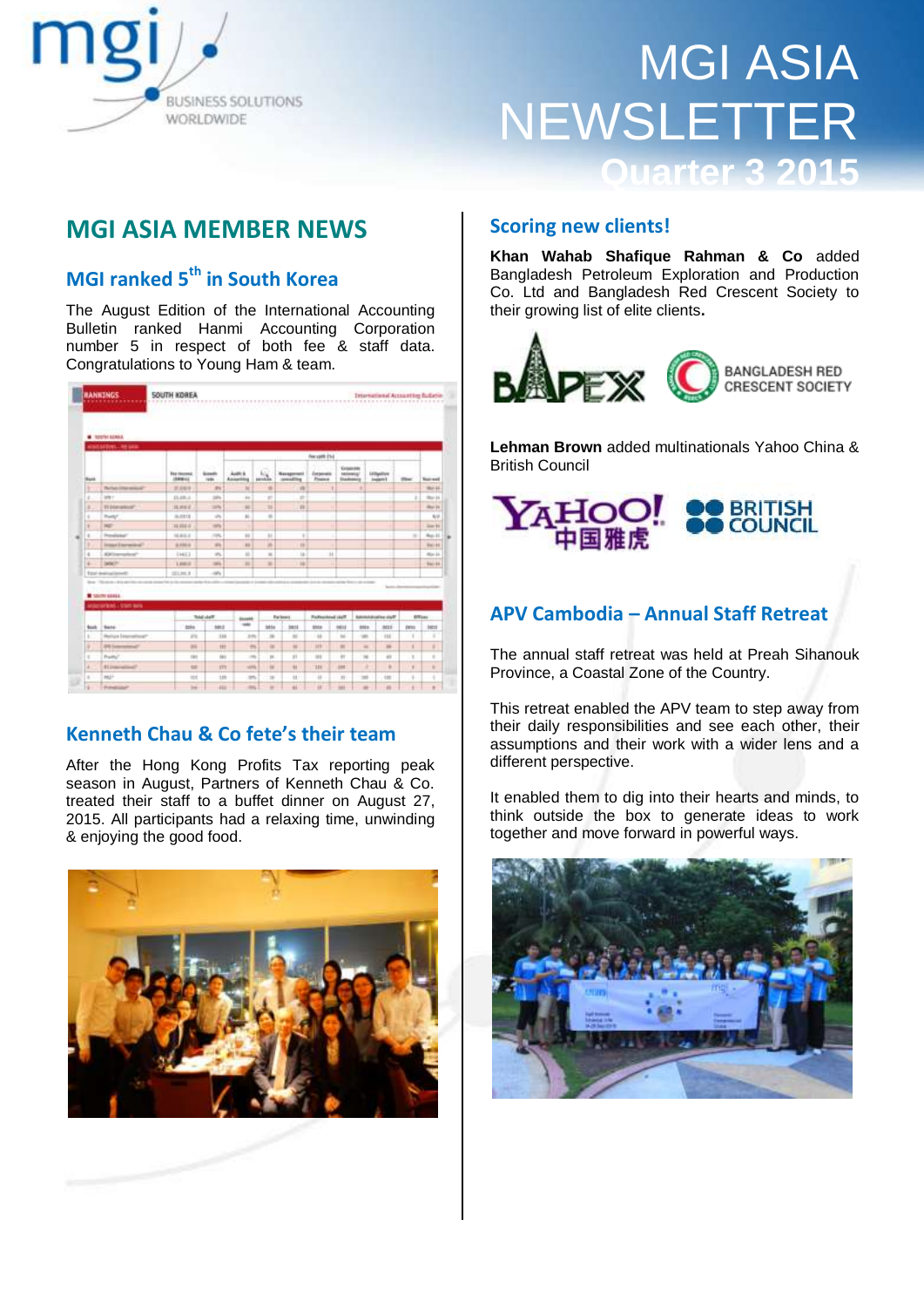

# **PROFESSIONAL NEWS FROM AROUND THE WORLD**

## **More Transparency and Audit Insights with Adoption of Enhanced Auditor Reporting Standards in Singapore**

The enhanced auditor reporting standards were issued by the Institute of Singapore Chartered Accountants (ISCA). The Accounting and Corporate Regulatory Authority (ACRA)'s Public Accountants Oversight Committee (PAOC) has since reviewed and approved the application of these enhanced standards for Singapore. The enhanced standards take effect for audits of financial statements for periods ending on or after 15 December 2016. The new and revised auditor reporting standards can be accessed [here.](http://isca.org.sg/tkc/aa/current-issues/standards-alert/standards-alert/2015/july/new-and-revised-auditor-reporting-standards/)

### **Tokyo Stock Exchange data shows voluntary adoption of IFRS by Japanese companies continues to grow**

The Tokyo Stock Exchange (TSE) has released data showing that 112 companies, accounting for a quarter of the market capitalisation, have adopted or plan to adopt International Financial Reporting Standards (IFRS) and that nearly 200 further companies are actively considering adoption.

Currently, companies in Japan are permitted to use four different accounting frameworks: IFRS, Japanese Generally Accepted Accounting Principles (GAAP), US GAAP and the newly issued Japan's Modified International Standards (JMIS). Over the past three years there has been an increasing trend to move to IFRS.

The 112 companies include 91 companies (20 per cent of the TSE market capitalisation) that have already adopted or are in the process of adopting IFRS, and 21 companies (five per cent of the TSE market capitalisation) that are planning to adopt IFRS.

In addition, the analysis shows that an additional 194 companies (17 per cent of the TSE market capitalisation) are considering whether to move to IFRS.

By comparison, in December 2012 only 10 Japanese companies were using IFRS. Hans Hoogervorst, Chairman of the International Accounting Standards Board (IASB), said, *The situation in Japan is unique and insightful; companies have a choice between several sets of standards. There has been a significant increase, in a short period of time, in the number of companies voluntarily adopting IFRS. This demonstrates that these companies find IFRS helpful for their international business activities.*

#### *Source:IASB website*

### **IFAC Sees Validation on Strategy and Activities**

The International Federation of Accountants found wide support for its activities in the results of a strategy survey that polled member organizations on IFAC's strategic plan for 2016–2018.

IFAC identified several key global trends that have implications for the profession and asked survey respondents to comment on them. These trends, which will help shape IFAC's strategy and activities going forward, include the increasing pace of change of information technology; the volume and complexity of regulation; the need for transparency and accountability in the public sector; the shrinking tolerance for corruption; the changing structure of education; changing demographics and competition for talent; shifts and uncertainty in economic power; increasing economic interconnectedness; the desire for international harmonization and simplification of taxation rules; the shifting focus from short-term to long-term organizational sustainability; and increased stress on natural resources.

The survey respondents agreed that these are all key areas affecting the accounting profession and identified additional trends, including attracting and retaining talent and the impact on recruiting, training and development; big data's impact on accountancy; cybersecurity as an increasingly high priority and key risk; the impact of regulation on small and midsize practices and entities; and the role of the profession in corporate governance, fighting corruption, and money laundering.

There was virtually unanimous agreement among member organization respondents that IFAC's vision remains appropriate. A significant majority of respondents agreed that IFAC is effective or highly effective in its areas of global comparative advantage—those areas in which it is uniquely positioned to spearhead initiatives because they demand a global reach, freedom from commercial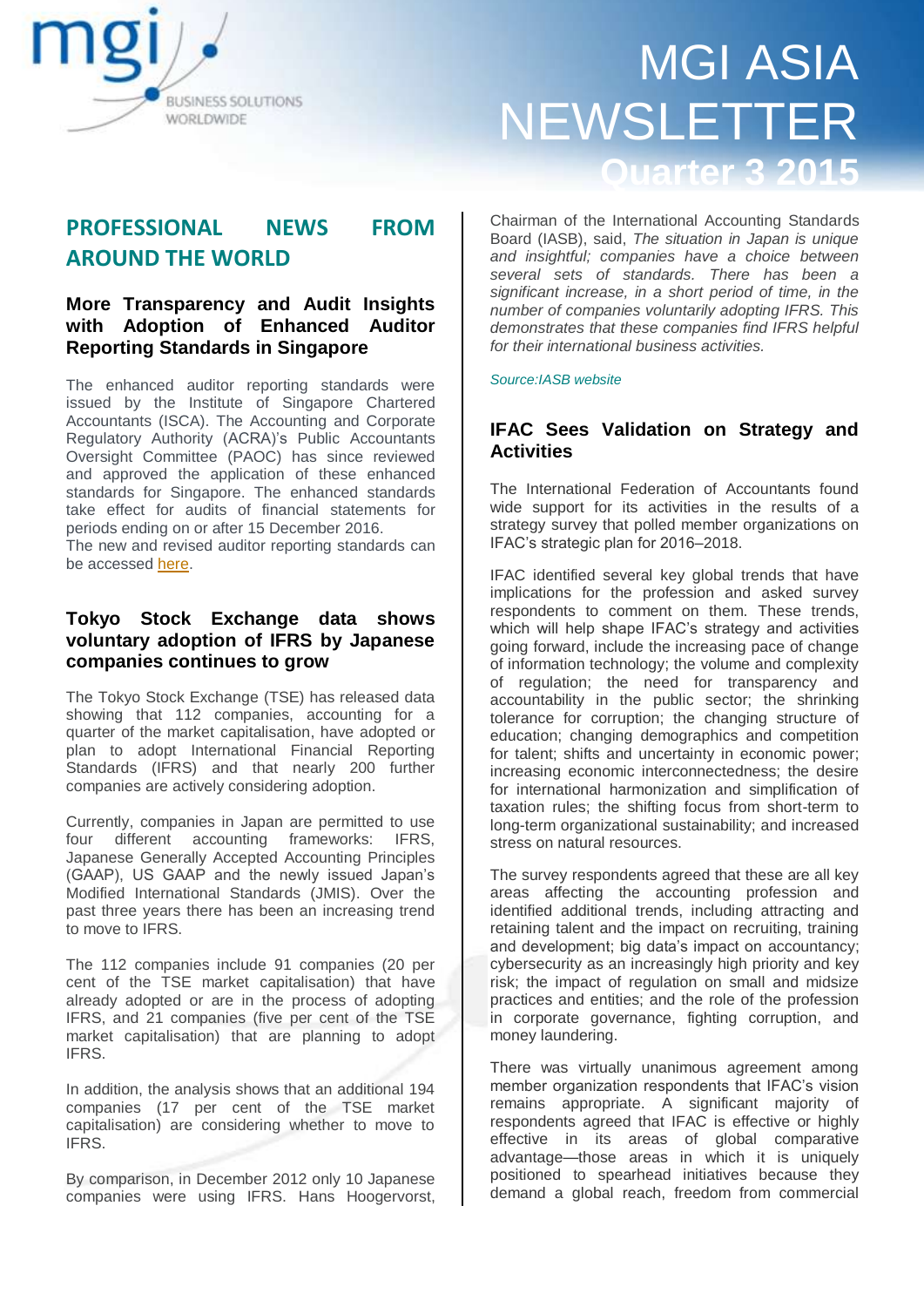

interests, and the ability to create dialogue and debate. These roles include being a natural facilitator, trusted intermediary, credible convener and influential voice. In addition, a substantial majority said IFAC's current allocation of resources achieved an appropriate balance among the various priorities.

―The results of this survey indicate strong support for IFAC's strategic objectives, key areas of focus, and activities," said IFAC CEO Fayez Choudhury in a statement. "As we move forward with developing IFAC's Strategic Plan 2016–2018, the insights provided will help us hone our comparative advantages and identify areas for new or intensified activities in response to key global trends—including big data, cyber security, and social issues, such as taxation policies—for the benefit of our member organizations and in the public interest."

The survey results showed a high level of support for all of IFAC's current activities. All activities were rated as being "important" or "very important" by an average of 89 percent of respondents, indicating they believe these activities effectively and efficiently achieve IFAC's vision and strategic objectives, leverage its global comparative advantages, and respond to key global trends.

Respondents also weighed in on proposed activities that IFAC is considering for the future. These activities—from sharing knowledge on emerging trends affecting the profession to identifying knowledge gaps in relevant areas and forming collaborations to address them—leverage IFAC's global comparative advantages and were welcomed, with an average of 86 percent of respondents rating them "important" or "very important."

The results endorsed IFAC's activities to speak out on behalf of the global accountancy profession, with an average of 95 percent of respondents saying IFAC's current activities in this area are "important" or "very important." Proposed future actions in this area—including substantially intensifying efforts to promote the value of the profession and speak out on regulatory issues, intensifying collaboration with member organizations on public policy and regulation, and leveraging the IFAC brand to help promote member organizations to key national stakeholders—were also heartily endorsed, with an average of 90 percent calling them "important" or ―very important

### **IASB Proposes Changes in Revenue Recognition Standard**

The International Accounting Standards Board has proposed making some clarifications to the revenue recognition standard that it released last year with the U.S. Financial Accounting Standards Board.

The proposed targeted amendments follow discussions at meetings of the joint Transition Resource Group that was set up by the IASB and FASB to help companies implement the new revenue recognition standard after it was issued in May 2014. The changes are similar to ones that FASB also proposed in the areas of licensing revenue and performance obligations

The two boards are trying to stay in sync after releasing the long awaited revenue recognition standard last year after more than a decade of work on converging U.S. GAAP with International Financial Reporting Standards. They decided earlier this month to defer the effective date of the revenue recognition standard for one year until 2018 to give companies more time to adjust to them, while also allowing for early adoption on the original effective date

The IASB issued an **[exposure draft](http://www.ifrs.org/Current-Projects/IASB-Projects/Clarifications-IFRS-15-Issues-from-TRG-discussions/Documents/ED_Clarifications-to-IFRS%2015.pdf)** proposing to clarify how to identify the performance obligations in a contract; how to determine whether a party involved in a transaction is the principal (responsible for providing the goods or services) or the agent (responsible for arranging for the goods or services to be provided to the customer); and how to determine whether a license provides the customer with a right to access or a right to use the entity's intellectual property.

In addition, the IASB has proposed two types of relief to aid the transition to the new revenue recognition standard.

The consultation on the exposure draft proposals is open for comment until Oct. 28, 2015. The IASB said it expects to complete its discussions on these issues by the end of 2015, after which the final amendments to the standard will be issued.

*Source:Accountant Today*

*Source:Accountant Today*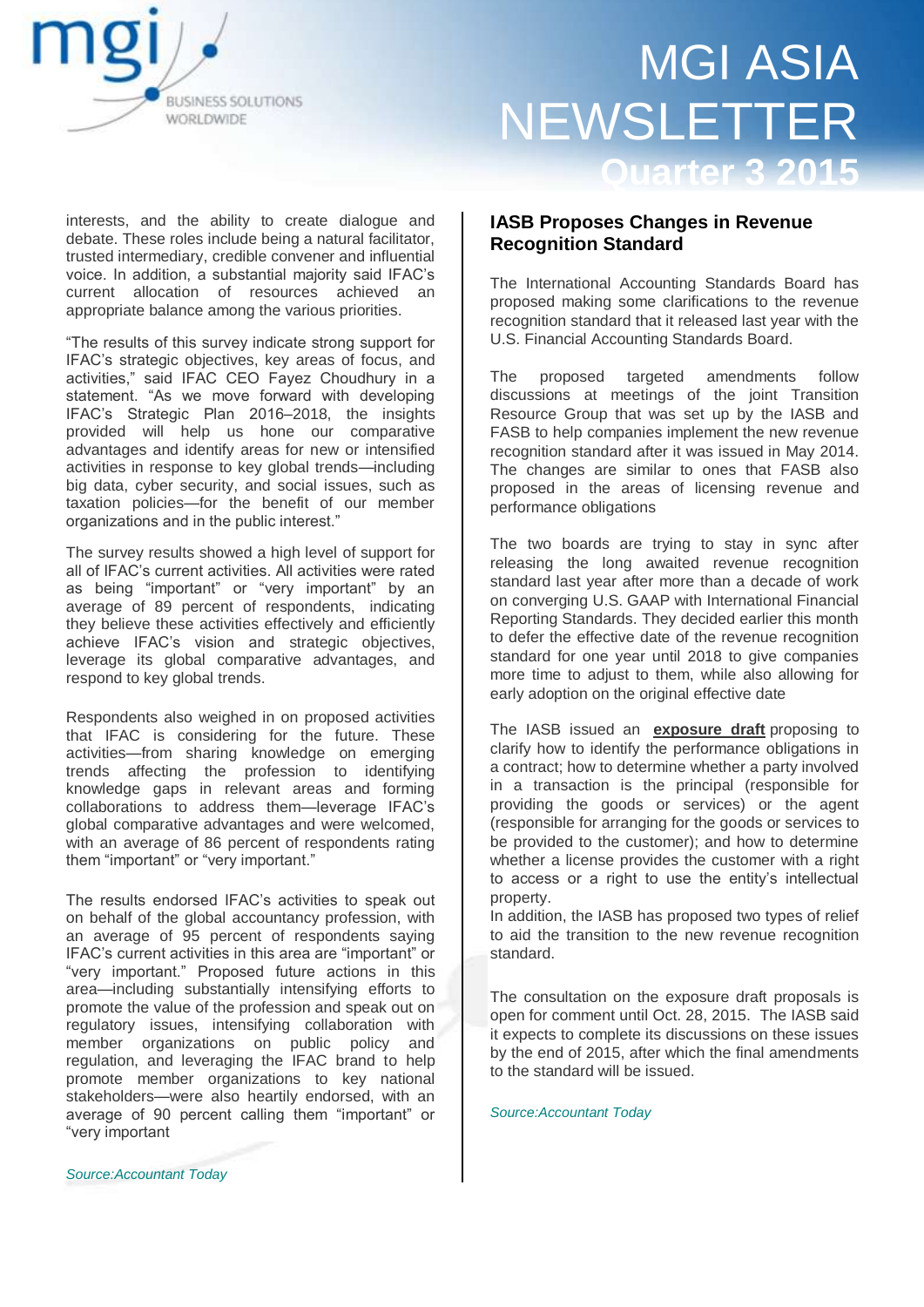

## **IAASB Proposes Limited Changes in Audit Standards for New Ethics Rules**

The International Auditing and Assurance Standards Board released an **[exposure](https://www.ifac.org/publications-resources/responding-non-compliance-or-suspected-non-compliance-laws-and-regulations?utm_source=IFAC+Main+List&utm_campaign=9244fefbcc-IAASB_Press_Release_7_23_157_23_2015&utm_medium=email&utm_term=0_cc08d67019-9244fefbcc-80291285) draft** proposing amendments to its International Standards on Auditing in response to recent proposals from International Ethics Standards Board for Accountants on how to respond to noncompliance with laws and regulations.

The proposed amendments to the IAASB's International Standards—Responding to Non-Compliance or Suspected Non-Compliance with Laws and Regulations, come in the wake of the IESBA's **[re-exposure draft](http://www.ifac.org/publications-resources/responding-non-compliance-laws-regulations?utm_source=IFAC+Main+List&utm_campaign=9244fefbcc-IAASB_Press_Release_7_23_157_23_2015&utm_medium=email&utm_term=0_cc08d67019-9244fefbcc-&utm_source=IFAC+Main+List&utm_campaign=9244fefbcc-IAASB_Press_Release_7_23_157_23_2015&utm_medium=email&utm_term=0_cc08d67019-9244fefbcc-80291285)**, Responding to Non-Compliance with Laws and Regulations. Both the IAASB and the IESBA operate under the auspices of the International Federation of Accountants.

―The IESBA's exposure draft proposes a framework for professional accountants in deciding how best to act in the public interest when they come across an act or suspected act of non-compliance with laws and regulations, which will be highly relevant for auditors," said IAASB chairman Arnold Schilder in a statement. ―The IAASB therefore believes that amendments are needed to the IAASB's International Standards in the public interest to enable them to operate in concert with the IESBA standards and without confusion due to the many jurisdictions that utilize both."

The exposure draft focuses on proposed amendments to International Standard on Auditing 250, Consideration of Laws and Regulations in an Audit of Financial Statements, with less extensive changes proposed to seven other standards. The amendments are limited in nature and mostly acknowledge the enhancements that will be made by the IESBA in the Ethic Code to clarify how aspects of the IESBA's proposals will be reflected in the IAASB's international standards.

The exposure draft is open for comment through Oct. 21, 2015. "The IAASB has issued its proposals with a 90-day comment period in hopes that stakeholders will consider them alongside the IESBA's re-exposure draft," said IAASB technical director Kathleen Healy. ―The IAASB intends to continue to coordinate with the IESBA as both boards move forward on this important

The International Auditing and Assurance Standards Board has release its revised International Standards on Auditing to provide more focus on financial statement disclosures.

The revised standard, **[Addressing Disclosures in](https://www.ifac.org/publications-resources/addressing-disclosures-audit-financial-statements?utm_source=IFAC+Main+List&utm_campaign=8de03edbe6-IAASB_Press_Release_7_15_157_15_2015&utm_medium=email&utm_term=0_cc08d67019-8de03edbe6-80291285)  [the Audit of Financial Statements](https://www.ifac.org/publications-resources/addressing-disclosures-audit-financial-statements?utm_source=IFAC+Main+List&utm_campaign=8de03edbe6-IAASB_Press_Release_7_15_157_15_2015&utm_medium=email&utm_term=0_cc08d67019-8de03edbe6-80291285)**, aim to focus auditors more explicitly on disclosures throughout the audit process and drive consistency in auditor behavior in applying the requirements of the International Standards on Auditing.

As a complement to these revisions, IAASB staff has<br>also developed a **companion** publication for developed a **companion publication** for auditors that describes financial reporting disclosure trends and their possible implications from an audit perspective and highlights how the ISAs as revised guide the auditor in addressing disclosures. The IAASB operates under the auspices of the International Federation of Accountants.

The publication is intended to provide more consistent application of the standards when addressing disclosures as part of an audit of financial statements, and may be particularly relevant to small and medium practices implementing the changes to the ISAs.

―Understandable and relevant disclosures are essential to users of financial statements, and the focus has shifted to providing more qualitative information in the disclosures," said IAASB chairman Arnold Schilder in a statement. "Increased auditor attention to disclosures is therefore in the public interest. We will continue to collaborate and coordinate with the accounting standards setters as they consider how to best improve financial statement disclosures and make them more effective."

―Addressing the information included in disclosures is an integral part of the audit, regardless of the financial reporting framework under which the financial statements have been prepared," said IAASB technical director Kathleen Healy. "The IAASB firmly believes these changes to the ISAs will enhance audit quality and are capable of being applied proportionately in audits of entities of all sizes, and in all jurisdictions and sectors."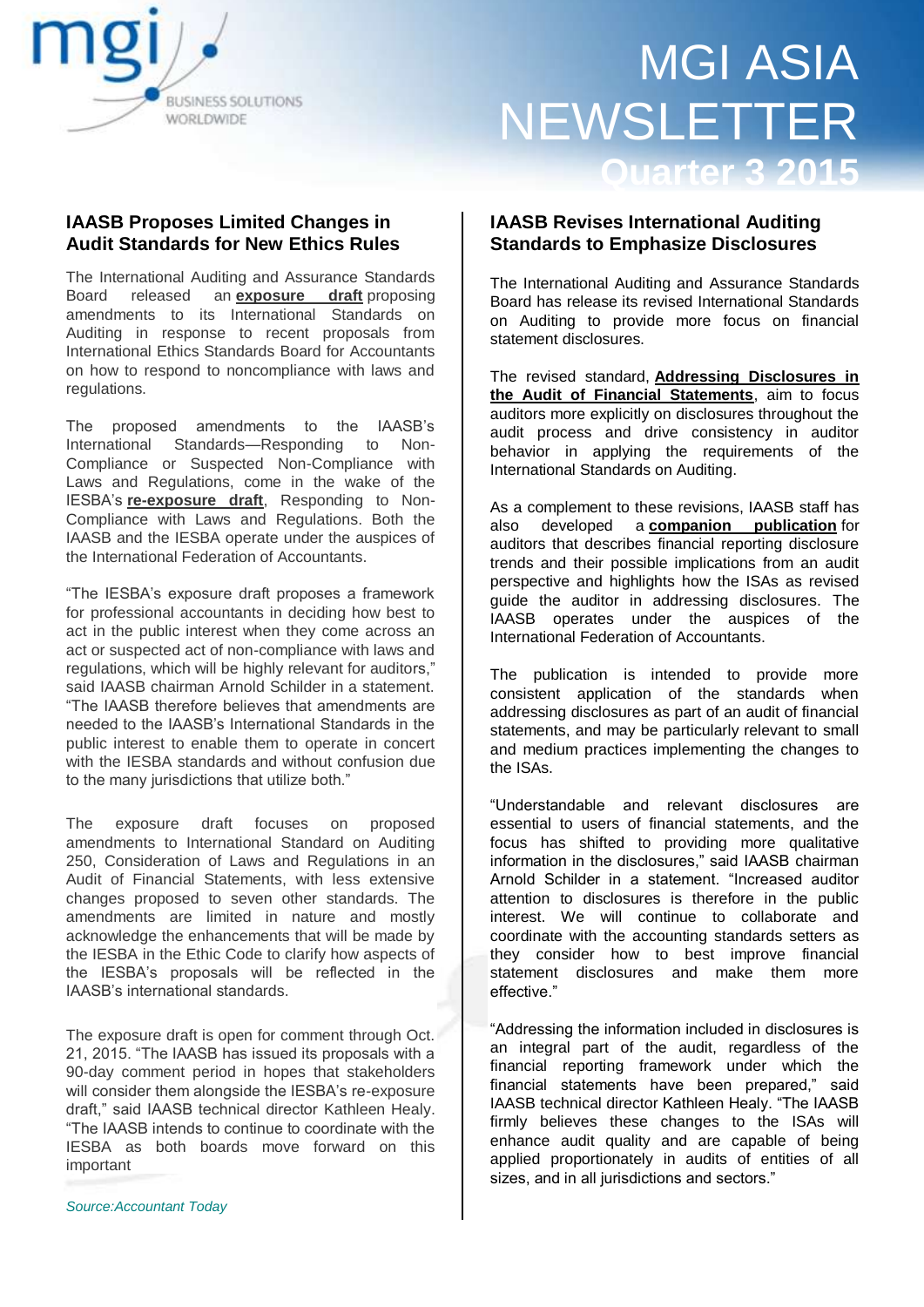

The revisions to the standards encompass changes to 10 ISAs and conforming amendments to five other ISAs. They will be effective for audits of financial statements for periods ending on or after Dec. 15, 2016, in line with the effective date for the new and revised **[Auditor Reporting standards](http://www.iaasb.org/new-auditors-report?utm_source=IFAC+Main+List&utm_campaign=8de03edbe6-IAASB_Press_Release_7_15_157_15_2015&utm_medium=email&utm_term=0_cc08d67019-8de03edbe6-80291285)** and **[ISA 720](https://www.ifac.org/publications-resources/international-standard-auditing-isa-720-revised-auditor-s-responsibilities--0?utm_source=IFAC+Main+List&utm_campaign=8de03edbe6-IAASB_Press_Release_7_15_157_15_2015&utm_medium=email&utm_term=0_cc08d67019-8de03edbe6-80291285)  [\(Revised\), The Auditor's Responsibilities Relating](https://www.ifac.org/publications-resources/international-standard-auditing-isa-720-revised-auditor-s-responsibilities--0?utm_source=IFAC+Main+List&utm_campaign=8de03edbe6-IAASB_Press_Release_7_15_157_15_2015&utm_medium=email&utm_term=0_cc08d67019-8de03edbe6-80291285)  [to Other Information](https://www.ifac.org/publications-resources/international-standard-auditing-isa-720-revised-auditor-s-responsibilities--0?utm_source=IFAC+Main+List&utm_campaign=8de03edbe6-IAASB_Press_Release_7_15_157_15_2015&utm_medium=email&utm_term=0_cc08d67019-8de03edbe6-80291285)**

*Source:Accountant Today*

## **IFAC Advises Accountants on Meeting Sustainability Challenges**

The International Federation of Accountants has released a new briefing paper on how accountants can help their organizations address sustainability issues and incorporate them into business decisions.

The briefing, **[Accounting for Sustainability. From](https://www.ifac.org/publications-resources/accounting-sustainability-sustainability-business-resilience?utm_source=IFAC+Main+List&utm_campaign=2312112904-IFAC_Sustainability_Press_Release_7_29_157_28_2015&utm_medium=email&utm_term=0_cc08d67019-2312112904-80291285)  [Sustainability to Business Resilience](https://www.ifac.org/publications-resources/accounting-sustainability-sustainability-business-resilience?utm_source=IFAC+Main+List&utm_campaign=2312112904-IFAC_Sustainability_Press_Release_7_29_157_28_2015&utm_medium=email&utm_term=0_cc08d67019-2312112904-80291285)** highlights the important role accountants can, and must, play in embracing sustainability challenges and ensuring that the organizations they serve are resilient by linking these challenges to a broader business agenda and strategy.

―Businesses are resilient when they are able to create and continue to deliver value to stakeholders, which involves considering both the risks and opportunities presented by sustainability issues, including environmental and social aspects, that ultimately affect financial performance and value creation," said IFAC President Olivia Kirtley in a statement. "Accountants working in the public and private sectors have a significant role to play in supporting and making the decisions that guide an organization's ability to be resilient."

The briefing examines the link between sustainability and business resilience, how integrating sustainability leads to better performance, and the key elements of developing a sustainable strategy and business model.

The document clarifies how accountants can make a difference and includes references to some of the tools available to help develop knowledge and skills.

*Source:Accountant Today*

### **Accountants See Regulations Stifling Growth and Innovation**

Two-thirds of accounting, finance and business professionals believe regulation is having a significant or very significant impact on their organizations' opportunities to grow and innovate, according to a new [survey](http://www.ifac.org/publications-resources/regulation-and-growth-ifac-global-regulatory-survey?utm_source=IFAC+Main+List&utm_campaign=185c71bad4-IFAC_PPR_Press_Release_9_8_159_8_2015&utm_medium=email&utm_term=0_cc08d67019-185c71bad4-80380649) by the International Federation of Accountants.

Meanwhile, 79 percent of the survey respondents reported that the regulation affecting their organizations is complex or very complex, and 83 percent said the impact of regulation on their organizations has become more significant or much more significant over the past five years. Eighty percent also believe regulation has a significant or very significant impact on their organizations' cost of doing business.

―Good regulation is essential to the fairness, efficiency and effectiveness of economies, and making it work as well as it can is a never-ending mission," said IFAC CEO Fayez Choudhury in a statement. "Growth remains a concern globally, and these results should be a wakeup call for us to examine the impact of regulation, including the regulation and reform introduced in response to the global financial crisis."

Choudhury pointed to the growing scope of regulations. While the Glass-Steagall Act, which was instituted in 1933 in the wake of the Great Depression, was 37 pages, the Dodd-Frank Wall Street Reform and Consumer Protection Act of 2010, which was passed in response to the 2008 financial crisis, had more than 2,000 pages. The first Basel Accord, introduced in 1988, had seven risk categories and required seven calculations, while Basel III had more than 200,000 risk categories and more than 200 million calculations.

The results also demonstrate that the regulatory approach across different regions is inconsistent, with nearly half the respondents reporting that collaboration between regulators is ineffective.

―There are urgent questions surrounding regulation's impact on growth and innovation, as well as how its complexity is affecting the agility needed to face emerging risks and potentially the next financial crisis," said Choudhury. "IFAC aims to collaborate with policy makers, regulators, and the organizations impacted to examine these questions and probe the impacts as a major priority."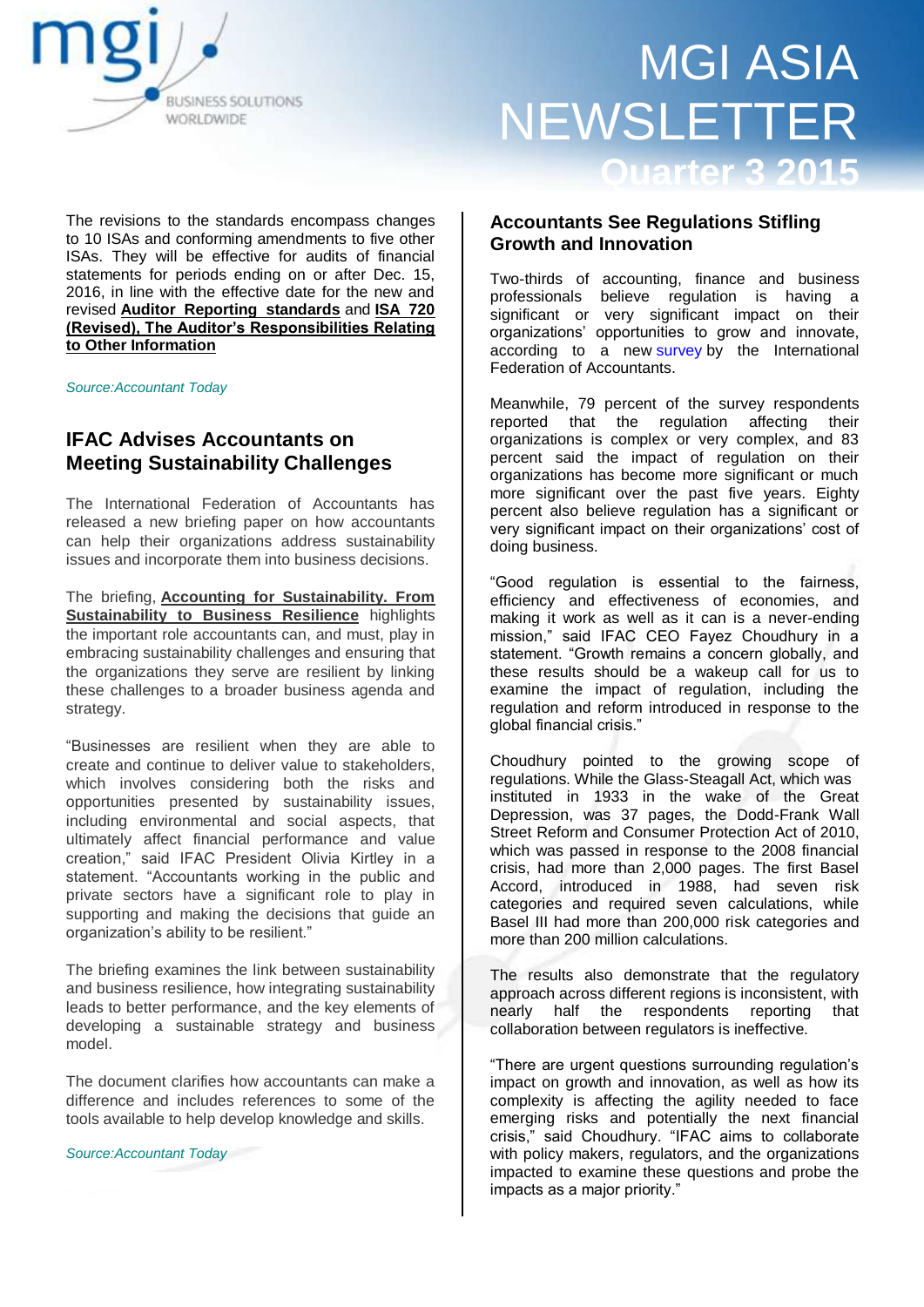

The [Global Regulation Survey](http://www.ifac.org/publications-resources/regulation-and-growth-ifac-global-regulatory-survey?utm_source=IFAC+Main+List&utm_campaign=185c71bad4-IFAC_PPR_Press_Release_9_8_159_8_2015&utm_medium=email&utm_term=0_cc08d67019-185c71bad4-80380649) polled 313 accounting, finance, and business professionals in organizations ranging from small and medium entities to very large entities, operating in a wide range of industry sectors on six continents. The survey was conducted during July and August 2015.

*Source:Accountant Today*

### **IIA Updates Guidance Framework**

The Institute of Internal Auditors has enhanced its **[International Professional Practices](https://na.theiia.org/standards-guidance/Pages/New-IPPF.aspx)  [Framework](https://na.theiia.org/standards-guidance/Pages/New-IPPF.aspx)**, which has provided internal auditors worldwide professional guidance in various forms since 1947, in response to more recent risks, while also releasing a report on the current pulse of the internal audit profession.

The updated framework now includes a **[Mission of](https://na.theiia.org/standards-guidance/Pages/Mission-of-Internal-Audit.aspx)  [Internal Audit](https://na.theiia.org/standards-guidance/Pages/Mission-of-Internal-Audit.aspx)** and articulation of 10 **[Core Principles](https://na.theiia.org/standards-guidance/mandatory-guidance/Pages/Core-Principles-for-the-Professional-Practice-of-Internal-Auditing.aspx)  [for the Professional Practice of Internal Auditing](https://na.theiia.org/standards-guidance/mandatory-guidance/Pages/Core-Principles-for-the-Professional-Practice-of-Internal-Auditing.aspx)**. The changes do not affect the content of other key elements of the framework, including the definition of internal auditing, the **[Code of Ethics](https://na.theiia.org/standards-guidance/mandatory-guidance/Pages/Code-of-Ethics.aspx)** or **[International](https://na.theiia.org/standards-guidance/mandatory-guidance/Pages/Standards.aspx)  [Standards for the Professional Practice of](https://na.theiia.org/standards-guidance/mandatory-guidance/Pages/Standards.aspx)  [Internal Auditing](https://na.theiia.org/standards-guidance/mandatory-guidance/Pages/Standards.aspx)**.

The new mission statement articulates what internal audit aspires to accomplish: "To enhance and protect organizational value by providing risk-based and objective assurance, advice and insight."

The new Core Principles highlight what effective internal auditing looks like in practice as it relates to the individual auditor, the internal audit function, and internal audit outcomes. These include, among other things, demonstrating integrity, objectivity, competence, and due professional care. In addition, the principles highlight the need for internal audit to be proactive, insightful and future-focused.

Other enhancements to the framework include transitioning "Practice Advisories" to a more comprehensive suite of "[Implementation Guidance](https://na.theiia.org/standards-guidance/recommended-guidance/Pages/Practice-Advisories.aspx)"; and grouping Practice Guides and Global Technology Audit Guides, as "**[Supplemental Guidance](https://na.theiia.org/standards-guidance/recommended-guidance/practice-guides/Pages/Practice-Guides.aspx)**."

The IIA said the new structure does not eliminate the content of existing Practice Advisories, but recognizes that these will be revised and re-issued as Implementation Guides over the next 18 months. Starting this month, the Practice Guides automatically will become part of the IIA's recommended Supplemental Guidance and will be updated as needed.

―The enhancements we unveil today are designed to strengthen internal audit's position as an invaluable partner in business success," said Larry Harrington, senior vice chairman of the IIA's Global Board and chairman of the IPPF Re-look Task Force Steering Committee, in a statement Monday. "As we traverse an increasingly complex business environment, we must be clear what internal audit's mission is and underscore the basic tenants and principles that will continue to propel our profession forward."

*Source:Accountant Today*

### **New Guide on Compilation Engagements Helps Accountants Meet Changing Market Demand**

The International Federation of Accountants (IFAC), released the *[Guide to Compilation Engagements](http://www.ifac.org/publications-resources/guide-compilation-engagements)*. The Guide aims to help professional accountants in practice, especially those operating in small- and medium-sized practices (SMPs), in conducting compilation engagements in compliance with ISRSTM 4410 (Revised), an International Standard on Related Services developed exclusively by the International Auditing and Assurance Standards Board (IAASB).

―The regulatory environment is changing. As a result, increasingly small- and medium-sized entities (SMEs) may now be able to choose from an array of assurance and related services to meet their needs." said IFAC SMP Committee Chair Giancarlo Attolini. "Accounting practices, especially SMPs that typically serve SMEs, need to be prepared to help their clients navigate this choice, while being prepared to meet clients' changing demands. The Guide can help practitioners increase their knowledge and understanding of compilation engagements, thus broadening their service offerings and strengthening their practices in this important area."

Practitioners can use the Guide as an introduction to compilation engagements, to deepen their prior understanding and knowledge, as a day-to-day reference guide, or as the basis for training modules.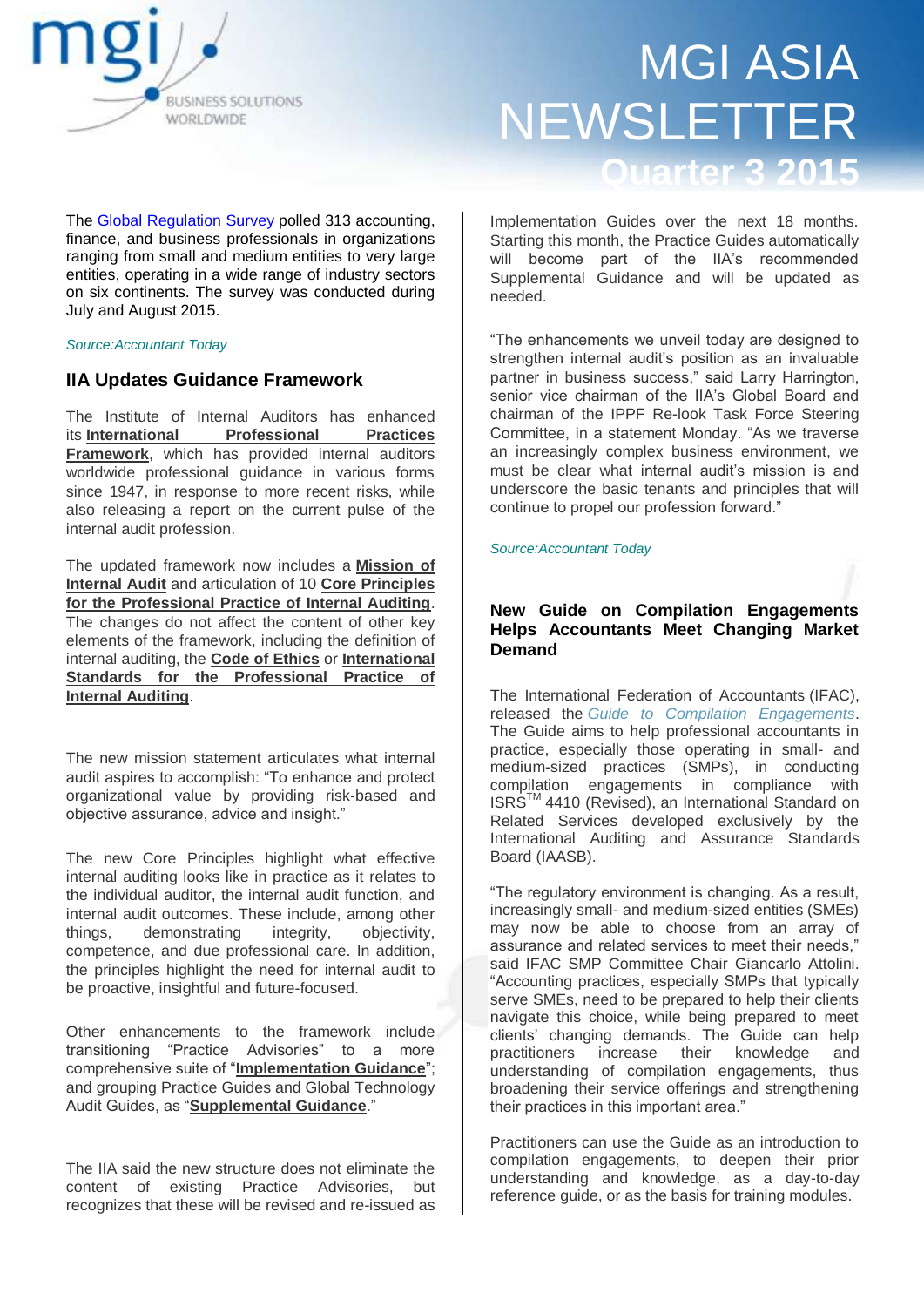

The Guide includes practical guidance on the application of the requirements in the standard and ―Consider Points,‖ which offer suggestions to facilitate efficiency and address areas where practitioners often encounter difficulties. Featuring illustrative examples alongside relevant extracts from the standard, the Guide also includes appendices with key checklists and forms that practitioners can use as is or modify to meet the requirements of their particular jurisdiction.

Visit [SMP Publications & Resources](http://www.ifac.org/about-ifac/small-and-medium-practices/publications-resources) for access to the Guide, which forms part of IFAC's suite of implementation support and includes comprehensive Guides covering the implementation of the IAASB's audit, quality control, and review standards: ISA, ISQC, and ISRE 2400 (Revised), respectively.

For access to additional implementation resources from IFAC and notable organizations from around the world, see the [Global Knowledge Gateway,](http://www.ifac.org/Gateway) in particular, the areas of audit & assurance and ethics

#### *Source: IFAC website*

### **IFAC Global SMP Survey: 2015 Opening Soon**

The 2015 IFAC Global SMP Survey will open in October. Please plan to take the 10-minute survey, which will be available in 22 languages, and share it with your colleagues.

Go to [http://www.ifac.org/about-ifac/small-and](http://www.ifac.org/about-ifac/small-and-medium-practices)[medium-practices](http://www.ifac.org/about-ifac/small-and-medium-practices) for more details

## **MGI GLOBAL NEWS**

**MGI held on to its ranking in the annual list of top accounting associations and alliances from Accountancy Age**.

Despite a slight fall in fee income, MGI remains the 15th-largest association globally, a position it secured last year.

Fees were down three per cent in the 2015 edition to \$541 million, but that came after a stellar 15 per cent rise in income the previous year.

Inter-group switching has been a big feature of the last year for the leading associations and alliances. *"The big headline changes in affiliation have been mostly in the UK and the US, often coming out of the consolidation resulting from succession/baby boomer retirement issues,"* says Clive Viegas Bennett, chief executive at MGI, as quoted by Accountancy Age.

*"This churn has not yet stopped, but there are signs it is slowing. Some mergers may result from this underlying firm level phenomenon. Networks and associations are also looking to grow through mergers in order to increase their cost efficiency and competitiveness, although we all recognise the significant cultural and geographical barriers to such mergers."*

Overall, the world's top 40 international accountancy networks and associations delivered combined growth worth \$10 billion between 2014 and 2015.

**Accountancy Age published the 2015 Top 20 Associations and Alliances rankings on 15 July, to see the full rankings [click here](http://www.accountancyage.com/digital_assets/9019/2015_top_40_table_2b_v1.pdf)**

### **MGI ranks top 4 in Africa**

MGI is Africa's fourth-largest accounting association, according to latest analysis of fee and staff data by the International Accounting Bulletin (IAB).

With members in a diverse range of countries from South Africa to Ghana, income for MGI firms in Africa topped \$9.6 million to the year ending June 2014.

Arthur Baguley, partner at MGI Bass Gordon GHF in Cape Town, commented: "MGI has a stable African fee and staff base. There are requirements to acquire new firms and hopefully this will be achieved in the New Year."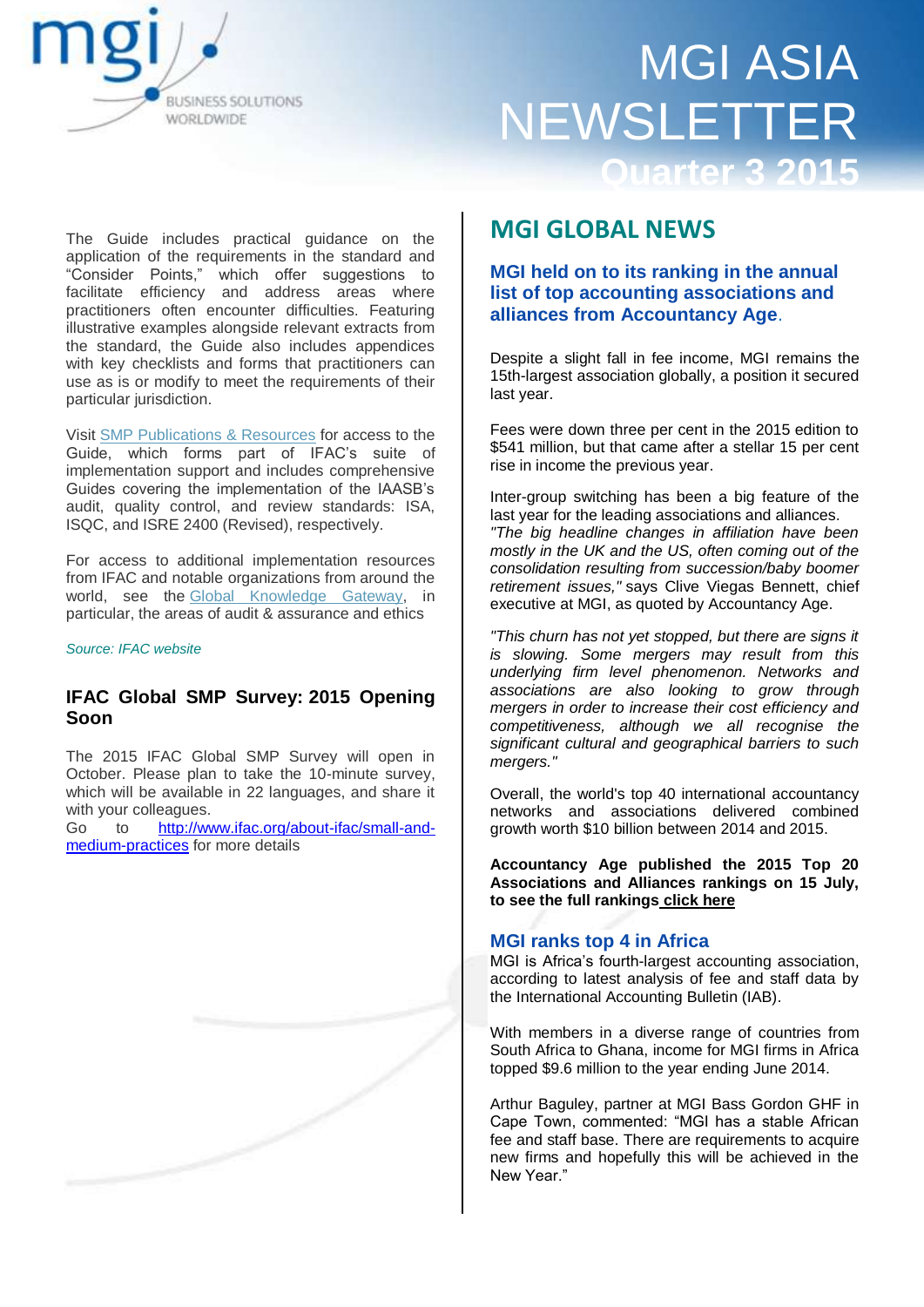

### **MGI Mexico member firms launch joined internal audit service**

MGI member firms in Mexico have launched a joined internal audits and corporate governance service for companies across Mexico.

The new service is aimed and tailored for medium sized enterprises and include functions such as internal control, finances, accountancy, budgetary control, evaluation process and a review of the policies and procedures implemented within the organization.

All of MGI Mexico member firms in Mexico (12) are involved in the project and are promoting the service locally.

### **MGI member Votum AG launches Germany business guide**

First published in 2008, the new edition was put together by Votum partner Alexander Leoff. It has been significantly updated with all new chapters on ―Thin capitalisation rules" and on intellectual property (IP) law in Germany and Europe.

The corporate law and IP law issues were written by Dr Alexander Wolf from Votum's own affiliated law firm KMO Kestler Mielert & Partner (KMO), which specialises in the field of commercial, corporate and tax law with international clients mainly in the UK, France, Italy and the US.

This latest edition of 'Doing Business in Germany' is a helpful aid for fellow MGI members and their clients looking to set up a business in the country

### **Rickard Keen merger will create MGI's biggest UK firm**

Rickard Keen, a valued member of MGI for 36 years, will be merging with Bird Luckin a highly respected firm of chartered accountants based in Chelmsford, UK.

The merger will take place on October 1<sup>st</sup> to create Rickard Luckin, which will become MGI's largest UK firm with a turnover in the region of £8.5 million, 13 shareholders and a total team of more than 130.

MGI is delighted to hear that Bird Luckin has decided to give up membership of IAPA, in preference for the relationships they value within MGI.

# **TIPS & HELP**

### **Taking the Pain out of Practice Management**

Managing your own accounting practice is a gratifying and fulfilling experience, especially if you've worked many years to make that dream a reality.

However, many practitioners face similar pain points when it comes to organizing data, tracking projects and managing finances. In a business environment filled with complex client expectations, constant legislative changes and advancing technology, addressing these pain points by re-evaluating your internal work processes is more important than ever.

Let's take a look at some of the most common pain points of practice management and common sense approaches to solving them.

### **1. Organizing Your Client Data**

Needless to say, unorganized client data can lead to a complicated work environment and ultimately a disappointing client experience. We've all heard the horror stories of tax returns being sent to the wrong address or invoices going unpaid because a client moved offices.

These problems often occur because most firms use numerous systems to address their compliance, accounting, payroll, audit, CRM, email and document management needs. With so many access points, client data is nearly impossible to keep up to date and organized.

The simple answer to this challenge is a single database where changes and updates only have to be made one time. This is where an allencompassing practice management system comes into play. With a single data entry point for all information, you can ensure consistency, accuracy and time savings for the entire firm—and this leads to a seamless client experience.

Before you make the commitment to implementing a single system, however, make sure the owner or partners of the firm have bought in and are supportive of the process. If staff sees that management isn't following the guidelines, they're much less likely to comply.

It's also important to establish a champion within the firm to oversee the change. Give them accountability and clear measurements for success and make sure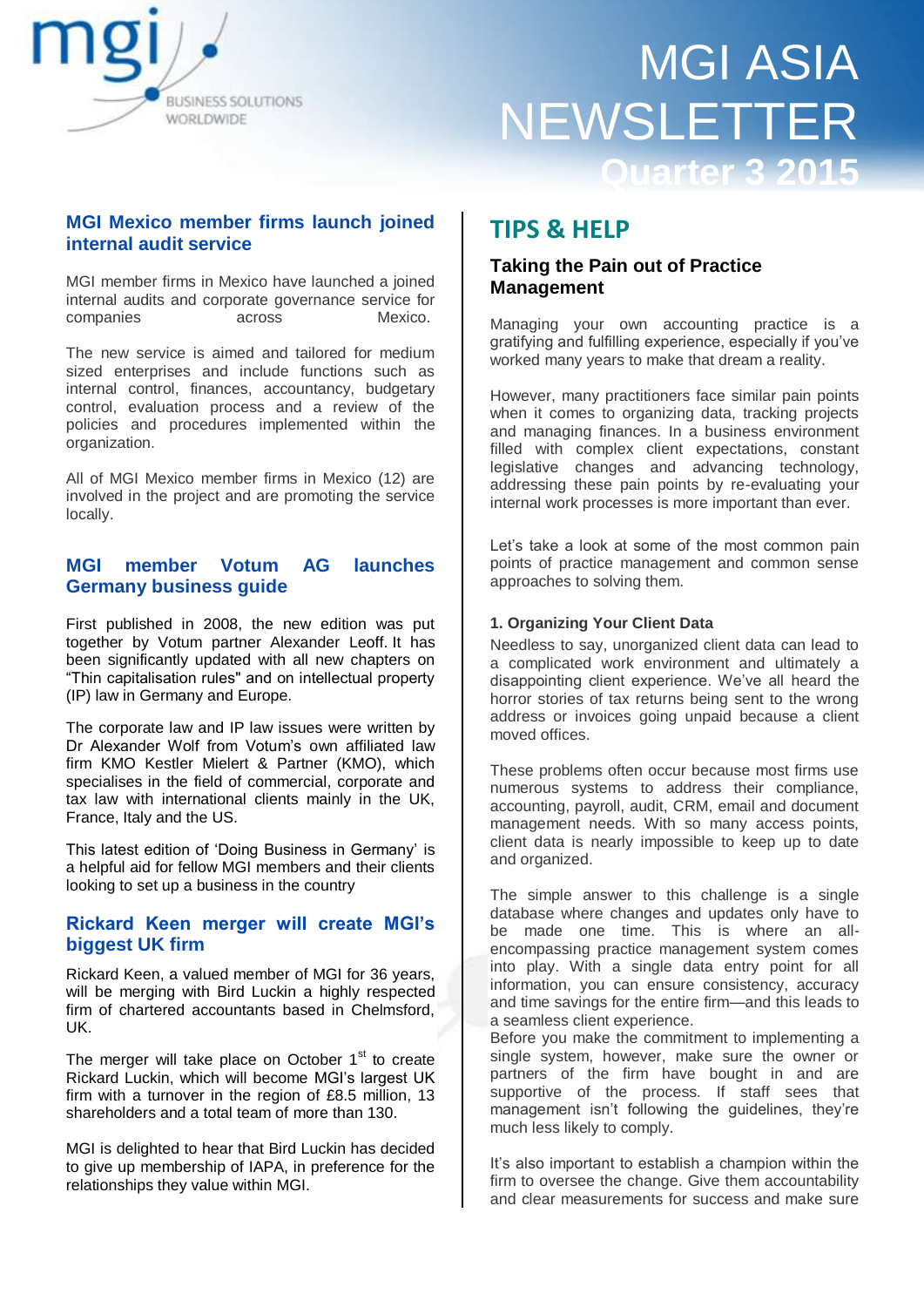

they have sufficient time to manage the process. Document the new process very clearly and make sure every member of the staff knows the firm's expectations.

Most importantly, make sure to properly train staff on the new process and follow up frequently to confirm their understanding and ensure that they're following the steps properly. If they understand the benefits of using a single system and the ways in which it will help them get their job done more quickly, easily and efficiently, they will be much more engaged in the process.

### **2. Tracking Your Projects**

Whether you refer to it as workflow, due date tracking or project management, keeping track of your client obligations can be a big challenge. From current work to anticipated projects, it is imperative for a successful firm to keep track of who is working on what and what the real-time status is so that client questions can be answered in the same way, by any staff member. Further, your staff should have access to this information at any time and from any location. As we all know, clients now expect to call, email or text their firm and receive a response in real time. With an integrated project management system that is part of an overall practice management system, you can track all aspects of your firm's projects, including client/contact management, resource management, notes and interaction tracking.

As you evaluate and implement a project management tracking system, ensure that the system is not only easy to set up and implement but also allows for future growth and refinement, as the staff become more adept at tracking and updating the system. If the system is too complex and difficult to maintain, the staff will quit using it, which could result in a firm-wide breakdown in project tracking. You should also make certain that the system has a realtime dashboard and reporting function that allows any staff member in the firm to check on the status of a project in real time, in order to address any client inquiry quickly.

#### **3. Managing Your Finances**

Many firms think they have a handle on where they're making and losing money, and don't see the need to keep track of it in detail. These firms are often surprised at the incredible visibility they get into their business when they implement a practice management system.

In order to ensure the practice is running at its most optimal state, it's important that you are able to answer questions about the type of work you do best, as well as which staff members are most productive and contributing most to the bottom line. It's also vital to know which clients are the most profitable, as well as those clients for which you should raise fees or let go.

By addressing common pain points with a comprehensive practice management system, a more efficient and productive work environment emerges, giving you more time to focus providing the best possible experience for your clients.

It is important to realize, however, that making this change is a major undertaking. Without the support of the entire firm, it will be difficult to see the implementation through to completion. So, take your time, do your research, and make a thoughtful plan of action. If you do, you'll undoubtedly realize the benefits are well worth the investment—and rest assured you'll be providing your firm with a foundation of efficiency, productivity and growth for years to come.

*Matt Jagst is director of product management of the professional segment with the [Tax & Accounting](https://cs.thomsonreuters.com/PracticeSmarter/?utm_campaign=PRA-Smarter2015&utm_source=WP_CSW&utm_medium=DA_MM_S-594x241_T&utm_content=TL_HPB-U1)  [business of Thomson Reuters](https://cs.thomsonreuters.com/PracticeSmarter/?utm_campaign=PRA-Smarter2015&utm_source=WP_CSW&utm_medium=DA_MM_S-594x241_T&utm_content=TL_HPB-U1).*

### **Filling the Soft-Skills Gap**

Yes, you need to hire people who have or can learn the required technical skills. But no, that doesn't mean you can ignore soft skills in your hiring.

Every day in our work, the stories managers tell us about good hires gone bad (and bad hires gone worse), are almost always stories about failures in the soft skills, not the hard skills. Nine times out of 10, an unsuccessful hire fails due to soft skills, not hard. Never forget, one very good hire is much better than three or four or five mediocre hires.

How can you build in soft skills criteria systematically in every aspect of your staffing strategy and hiring process?

**Step1** For every position, build a profile and job description that includes not just the key hard skills for that role, but also the key soft skills. Once you identify the high-priority soft skill behaviors for each position, name them yourself. Describe them in detail. Build those criteria into the basic job requirements in no uncertain terms from the very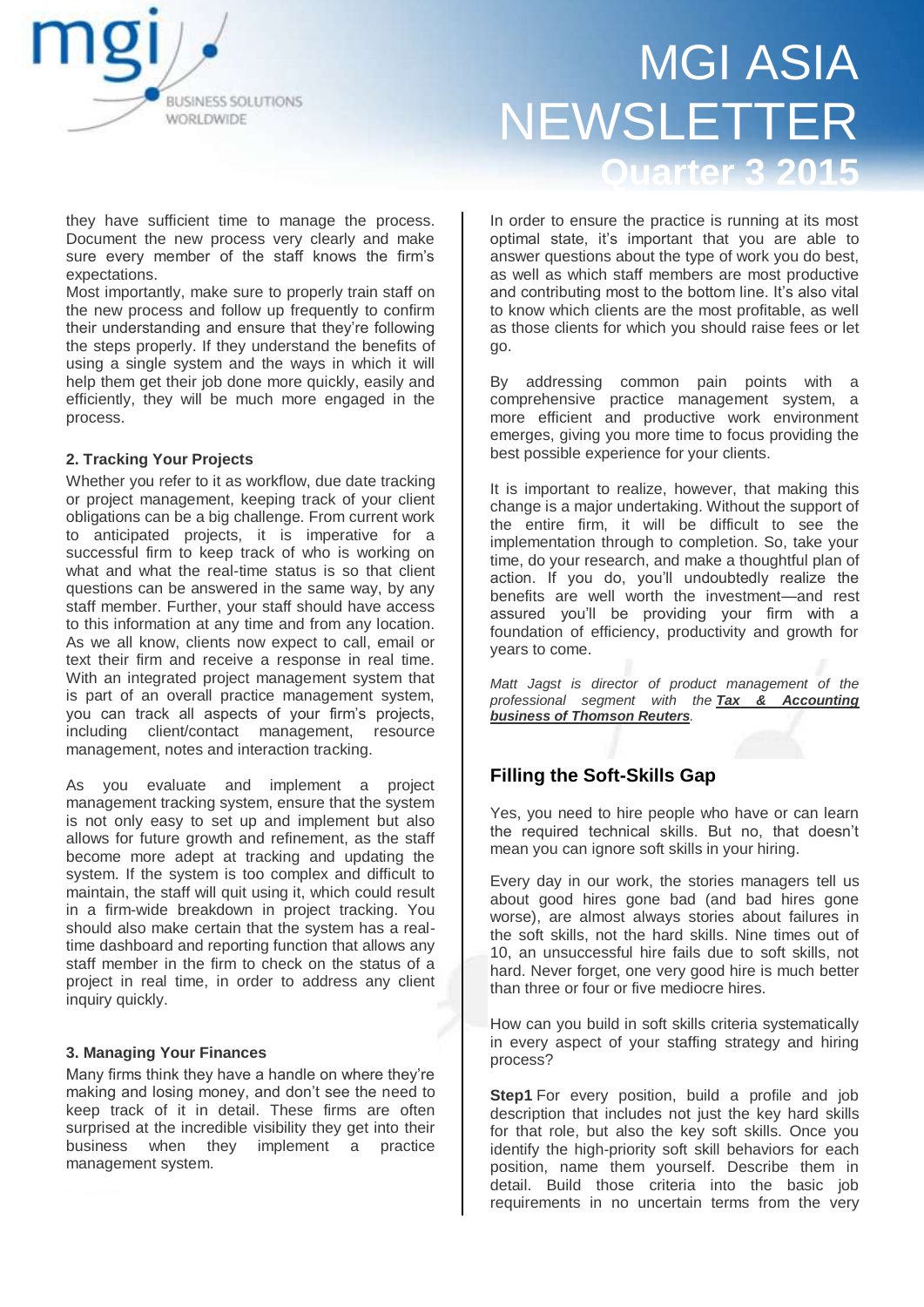

outset. Be prepared to turn away candidates who do not meet these soft skill criteria just as you would turn away candidates without the necessary hard skills. Or else, if you are forced to hire people without the required soft skills, make sure you have a plan in place to address those soft skill gaps from the first day of employment.

**Step 2** Look for talent from sources well known for the strong soft skills you need. This is why so many employers want to hire those who have served in the military: You can be sure that they will display respect for authority, willingness to wear a uniform, excellent manners, timeliness, consistency, follow-through, teamwork, and initiative. The same goes for anybody who makes it to Eagle Scout. What schools, employers or organizations do you know where members or alumni are likely to have stronger soft skills in the areas that matter the most to you? Maybe it is the Peace Corps, or a non-governmental organization, a club or a church or an athletic team; maybe you are looking for someone who has run a marathon or been a camp counselor or a school teacher or volunteered in a soup kitchen.

**Step 3** Include your high-priority soft skills behaviors in your employer branding and recruitment campaign messaging. That's why it's so important to name your high-priority soft skills — to have meaningful slogans to capture them. Of course, there is always the iconic "The few, the proud, the Marines" as an example. That message is a signal to applicants that this job is going to be very demanding of them on a very deep level. Your recruitment message says a lot about how you see yourself as an employer. You want to draw applicants who are looking for a job where they can learn and grow and build themselves up.

**Step 4** Build a selection process that places a heavy emphasis on high-priority soft skills. Here's a shortcut: Scare away young job candidates who only think they are serious by shining a bright light on all the downsides of the job. Whatever the worst, most difficult aspects of the job may be, start your selection process with vivid descriptions of those downsides. Then see which candidates are still interested in the job. They are the ones worth testing and interviewing. We recommend using research-validated testing wherever possible to get a quick baseline reading of an applicant's aptitude in key areas of the job, including high-priority soft skills. Whatever test you settle on, just make sure you can implement and evaluate it with relative speed. And make sure you know in advance exactly what you are looking for. When it comes to interviewing, the best practice is still the simple model of behavioral interviewing.

Behavioral interviewing simply means asking applicants to tell you a story and then listening carefully to their story. When you are doing behavioral interviewing, make sure to ask applicants not only about their use of hard skills, but also their use of soft skills: "Tell me a story about a time you solved a problem at work," or, "Tell me a story about a conflict you had with another employee at work. How did you solve it?"

Finally, consider one last stage of selection. We call it "the realistic job preview." This might be a probationary hiring period, or a pre-real-job internship, during which you can try out the prospective employee and the prospective employee, can try out the job. Make sure to assign real tasks that mirror the actual tasks, responsibilities and projects they will be asked to do if they accept the job.

*Bruce Tulgan is the founder of Rainmaker Thinking. This article is adapted from his latest book, Bridging the Soft Skills Gap: How to Teach the Missing Basics to Today's Young Talent.*

## **Teamwork in the Accounting Firm**

Teamwork is a concept that is thrown around loosely in the accounting profession. We all want it and expect it, until we worry if we are billing enough hours.

Furthermore, we oftentimes look at teamwork on a job-by-job basis rather than in a firm-wide structure. As a leader of your firm, look at your organization and the people who comprise it. Are you working together to achieve a common goal? Or is everybody just trying to please the next person, out of fear of the repercussions if jobs are not completed on a timely basis? Either way, there is an opportunity to improve how your team functions for the betterment of the staff, the firm and your clients.

### **How Teamwork Is Preached**

At every firm I talk to, teamwork is one of the core principles that managing partners will preach. They'll say, "We work as a team," "We become an integral part of our client's team," "Without our teamwork, our efficiency would be lost," and my personal favorite, ―Every team member holds a special place in our firm."

These are all great comments, but at the end of the day they're just rhetoric. Words that if the managing partner failed to say, there would be no thought of teamwork in the office.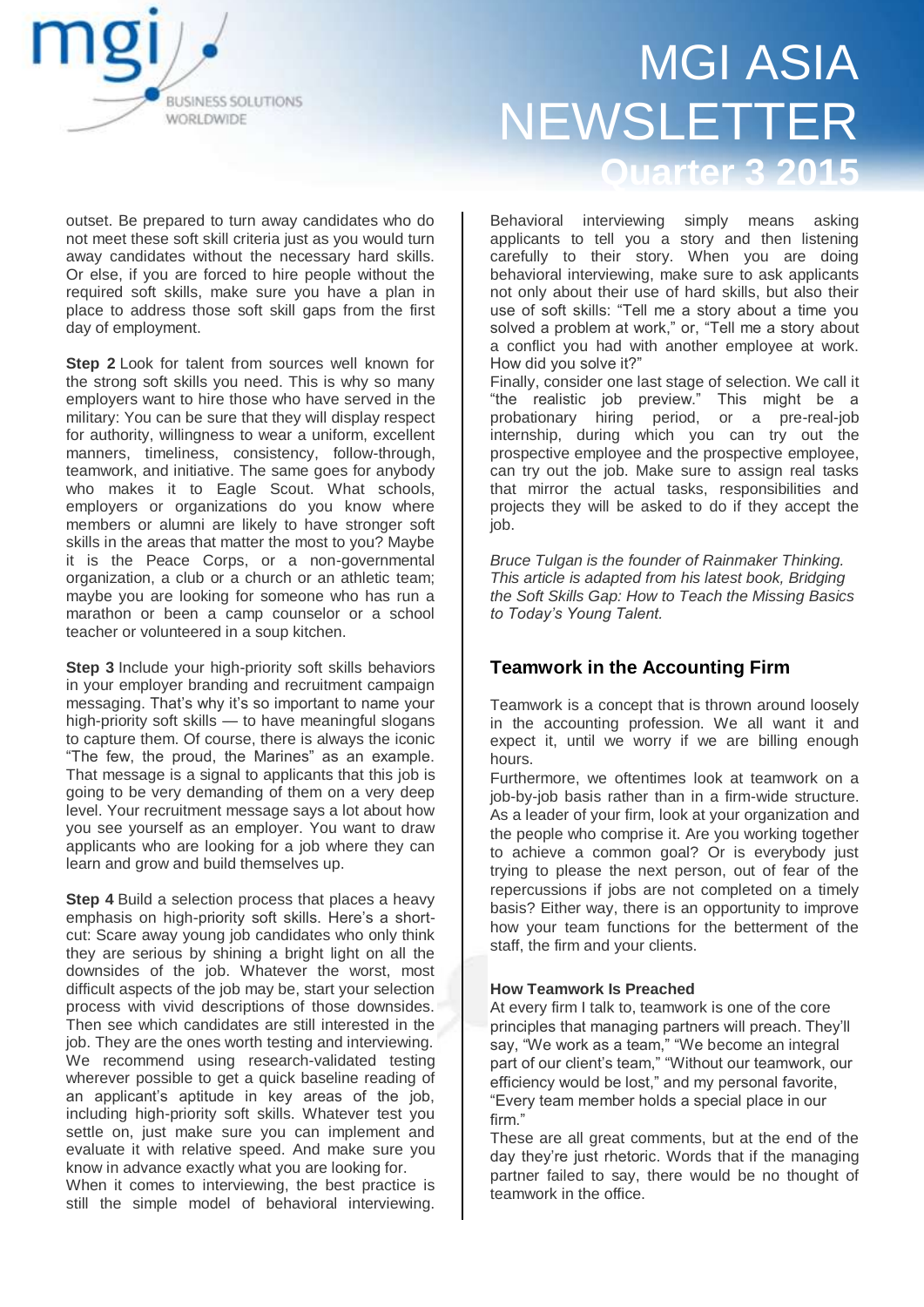

### **What Teamwork Probably Looks Like in Your Office**

Despite the motivational/sales/inspiration/recruiting pitch from the managing partner that "we are more than a team, we are family," accounting firms in my experience tend to work in silos with little to no interaction between departments in the office. The tax department fails to talk to the A&A department, valuation specialists fail to talk to the tax credit people, and niches find themselves to be exempt from talking to other niches. One person has a direct contact to the client and the information passed through that person is lost somewhere in that person's head.

In the end, there is a great firm with terrific resources, but since nobody talks to anybody outside their department, opportunities to improve services and meet (or dare I say, exceed) clients' expectations are missed.

Furthermore, in each of these department silos, there is a top-down approach. The partner talks to the manager, the manager talks to the supervisor, and the supervisor talks to the staff. This is not the worst setup (since colleagues are actually talking to one another), but it lacks the opportunity for discovery, new perspectives, fresh ideas and exploration of improved processes.

I believe we can build better teams in our firms.

**What Teamwork Should (and Could) Look Like** I like to compare impressive teamwork to the freshness and open expanse of the big blue ocean. The ocean is built by numerous environments. Each presence plays its role. Each living organism communicates with each other in some fashion. The ocean moves together to achieve a result. And every so often, the ocean takes drastic action to correct itself and its boundaries.

Accounting firms, and the people within the firms, should be communicating regularly. That doesn't mean you need to talk to every person in your firm every single day, but departments need to talk to other departments on a regular basis.

This should not be just a report from each department on how work is progressing, but explanations, practical discussions and education roundtables on when teams should approach each other to offer new services to clients. Furthermore, within specific departments, process improvement discussions should be happening all the time. When

discoveries are made, new pronouncements or regulations are instituted, and new issues arise, departmental discussions should occur to ensure the team is following the same approach consistently.

If you are thinking to yourself, "Yeah, we need to communicate about these issues, and I'm going to implement a program to ensure our team emails the whole firm every time ..." stop right there!

#### **Steps to Ensure Teamwork is Appropriately Practiced**

Repeat this saying over and over: "We are not sending out mass emails to communicate more efficiently.‖ Have a staff person in your office go out and choose a free (or low-cost) app that will allow discussions and threads to occur over time and at your teams' leisure. If you don't have a staff member with the available time to find a program to use, here is a **[summary of apps](http://www.entrepreneur.com/article/238116)** you could employ.

Let technology be your friend. Most of the time, these are not urgent communications. Advise your staff it's expected they review, participate and explore the discussions on a monthly basis.

Furthermore, if discussions pique their interest, they are expected to take the lead and further educate the firm, discuss opportunities with relevant parties, and act in a manner to help the firm grow.

These online discussion boards are great, but faceto-face interaction can be the most impactful opportunity to communicate as a team. Create one monthly event (yes, even during the busiest times of the year) to have a discussion hosted by a department, partner, staff person or however your firm wants to break it up. Make these meetings mandatory as they are integral to ensuring a true team-based approach from your firm.

### **Wrap It Up**

To solve a lot of problems in your office quickly, get your team on the same page. Communicate with your staff that taking responsibility, being part of a committed team, and encouraging your teammates to be better together is best for their individual careers (not to mention their happiness), the firm and their clients. And when you achieve high-quality teamwork, celebrate your success.

*Adam Blitz is a CPA and a relationship builder. You can reach Adam at [Adam@getblitzedsolutions.com](mailto:Adam@getblitzedsolutions.com)*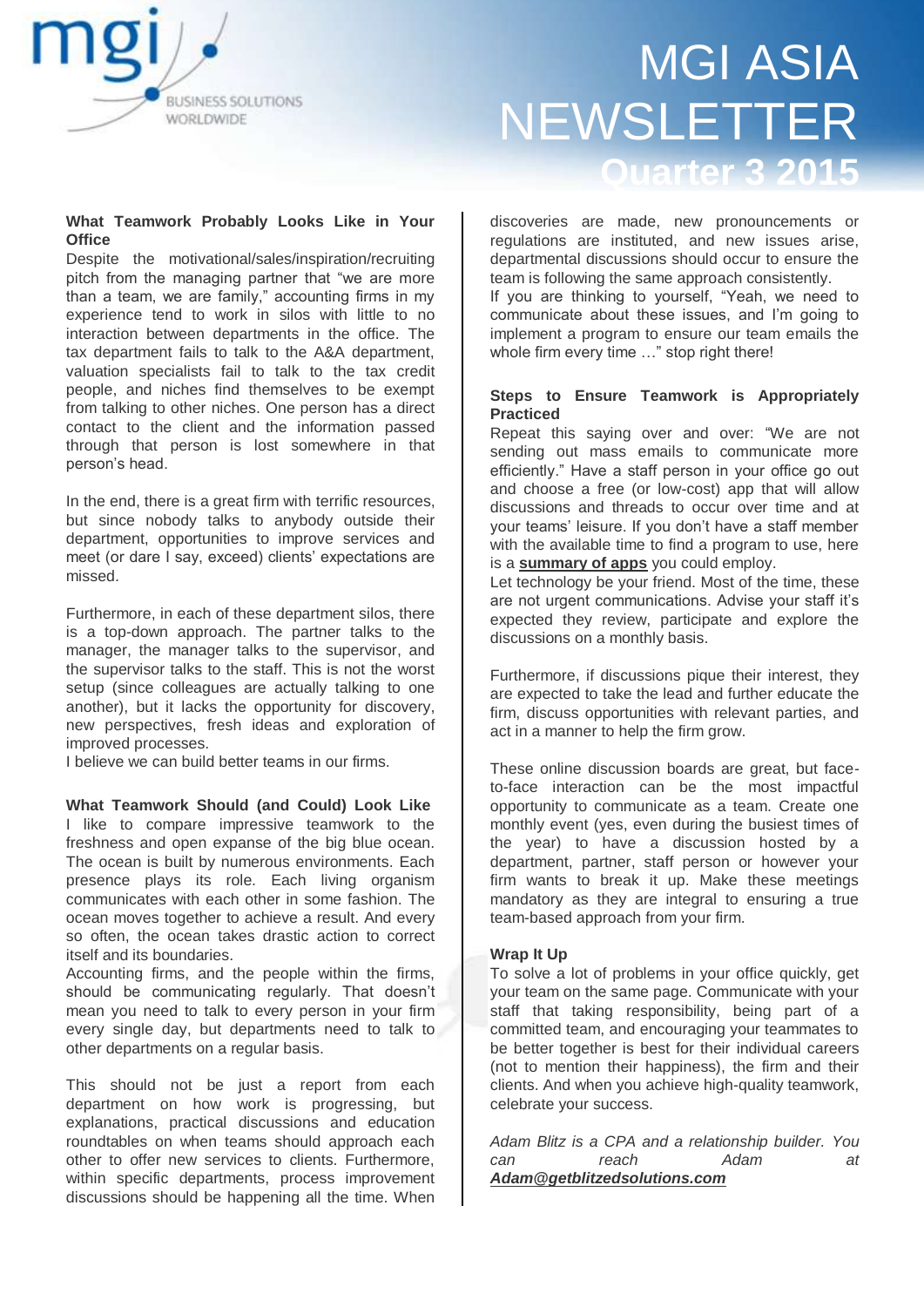

**The Missing Ingredient in Growth**

*Does your firm need to hire a marketing director?*

Firms of all sizes are placing a greater emphasis on obtaining new clients. Research by the Association for Accounting Marketing and Hinge Research Institute revealed that high-growth firms employ more marketers — one marketer for every 34 people, versus 45 people for other firms.

This demonstrates that marketers can contribute to your firm's growth. Yet firm size isn't the only criteria when considering hiring your firm's first marketing professional.

#### **THE DECISION TO HIRE**

"A CPA firm should consider hiring a marketing professional sooner than they otherwise might think," said James Roorda, CPA, managing partner of Roorda, Piquet & Bessee Inc. which has six partners, 25 total employees, and one office. RP&B's marketing efforts were inconsistent, restarting several times a year, and the partners recognized that they should be growing more than 10 percent a year.

Enter Karen Rashid, who joined RP&B four years ago as its first marketing manager. She coordinates all marketing efforts, tracking, measuring and monitoring everything, and providing resources for prospect meetings. "The key issue is that we never ever let anything fall through the cracks," said Roorda. "It has resulted in our growth moving from an average of 10 percent to 16 to 18 percent, which ... more than compensated for her position."

Gilliam Coble & Moser LLP, a five-partner firm with 35 total employees and two offices, hired its first marketing professional in June 2012. "We discussed [hiring a marketer] among the leadership team from time to time for several years," said partner Scott Williams, CPA. "Finally, we placed [the topic] on our retreat agenda for serious debate."

GCM's leadership team concluded that creating a marketing culture was vital. "It was apparent some members were on board and others not," said Williams. "We deliberately sought a consultant to ready ourselves. Over 18 months of working with the consultant, habits formed and a culture developed. Marketing is now part of our DNA."

At Albright Crumbacker Moul & Itell LLC, a sixpartner firm with 32 total employees and two offices, the revenue line was flat. "Partners are too busy with client work," explained managing partner John Itell, CPA, "so there was no time to devote to marketing efforts.'

#### **THE NEEDED SKILLS**

The skills required of your marketer depend upon their role. Do your goals revolve around your Web site and social media? Hire a digital marketer. Do you organize a lot of seminars and events? Hire an event planner. Implementing an inbound marketing strategy? Hire a writer. Involved in many networking organizations? Hire an extroverted marketer who can represent your firm at these events.

Before hiring Rashid, Roorda met with a firm in the next county that had a marketing professional on board. He met with a key partner and the marketer to get a sense of what marketing pro could do for RP&B. "We were looking for somebody who had CPA firm familiarity," he said, "somebody who had a creative bent and good social media skills."

Williams contacted members of his firm's association, PKF North America, to learn more about the role of marketing pros. They decided to look for someone with fundamental marketing skills, Web and social media know-how. "We wanted someone organized, committed to building a network of professional relationships, with integrity and learning attitude," he said. "These qualities are similar to what we seek in other professionals."

After joining ACMI in January 2015 as a processor, Branigan Rak's role turned to marketing in April 2015. "We were looking for a college graduate with a positive personality, a doer," said Itell. "We wanted someone who executes plans well and in a timely manner, young, but mature ... a catalyst."

### **THE IMPACT OF A MARKETER**

Rashid keeps the RP&B team accountable. "We have a standing time on each of our calendars where Karen stands in our doorway and says, 'It's time to make calls," Roorda said. "We pull up our customer relationship information and [determine] the last interaction with particular prospects. Is it time to contact them again? If we're not getting any success by making phone calls, what's our next best means of contacting them?"

Rashid also drives the firm's pipeline. Meetings are held every three weeks, with the team going through the pipeline to talk about where they're succeeding or not.

―The most valuable contribution our marketing coordinator makes is keeping us visible throughout the marketplace with a positive brand image," said GCM's Williams.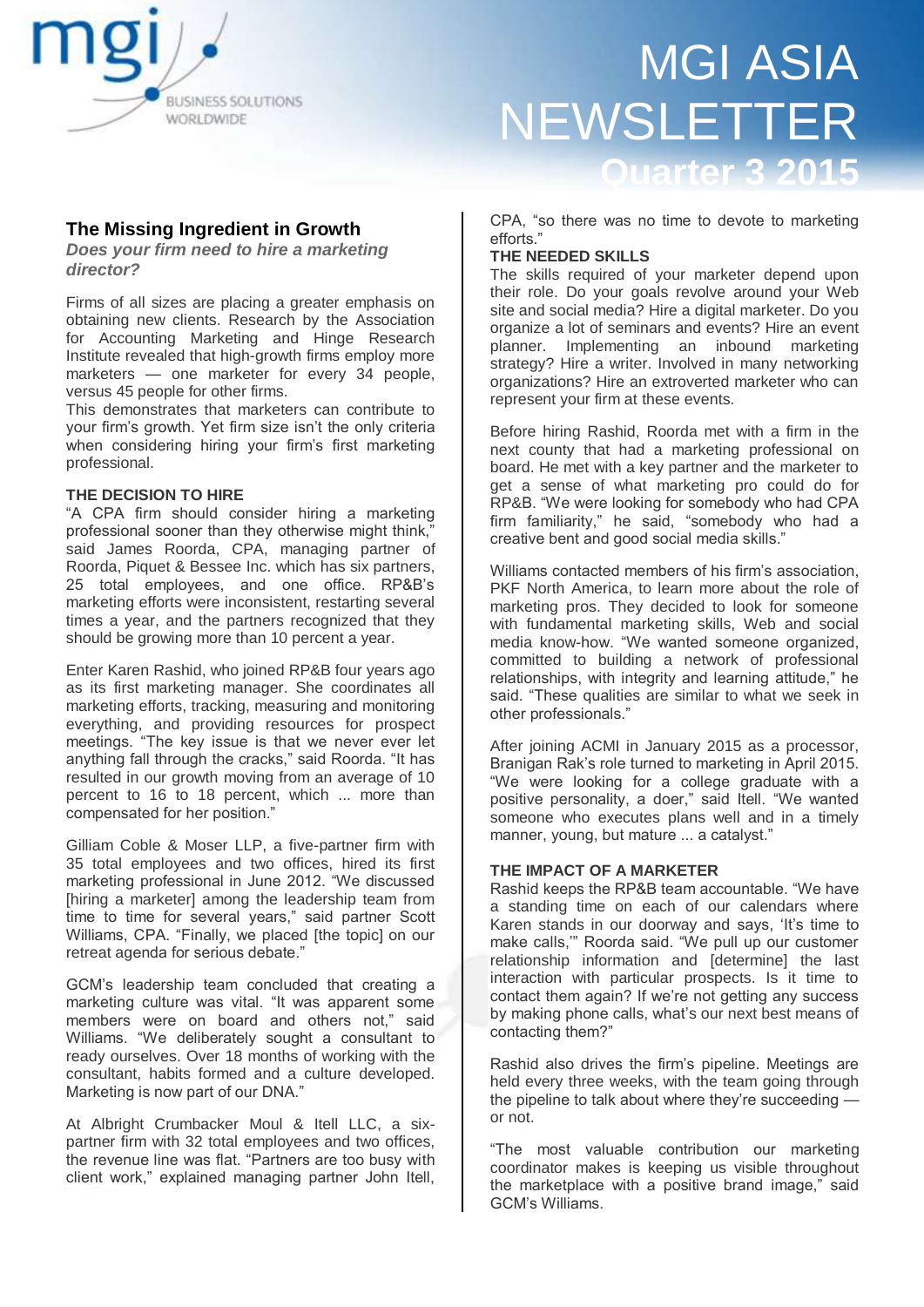

With Rak on the job just a few months, ACMI is still in the exploratory phase of seeing what works best for their firm. "She has been efficient at getting the ball rolling and moving us in the right direction," said Itell.

#### **ADVICE FOR MANAGING PARTNERS**

Having hired their first full-time marketers what advice do they have for fellow MPs?

"Rent before you buy," advised Williams. "Engaging with a marketing consultant conditioned us culturally for the next step."

―Convince the ‗doubting Thomas' of the firm that utilizing someone solely for marketing efforts is the best thing for the firm's success," said Itell.

One thing Roorda learned was the value of attending an Association for Accounting Marketing conference. ―That was something we should have done ahead of time," he said. "It would have solidified the absolute benefit of having a marketing person on board. It also would have answered a host of questions: What size firm do I need to be? How much should I be paying? What should the person be doing? All those questions can be answered in an AAM conference in spades."

#### **FINAL WORD**

My advice is to hire your firm's first full-time marketer when your partners are prepared to help them be successful. This includes 110 percent support from the MP. Rarely will an entire partner group be excited about hiring a marketer. The role for those with the greatest objection is to stay out of the way and let the rest of the team participate and succeed.

Set expectations early. Do your homework and survey your partner group about the skills they would find most valuable in a marketer. Use the results to create a job description that will drive the recruiting process. Refer to the job description when your marketer becomes overwhelmed and needs to prioritize.

Provide your marketer with a budget and other resources to encourage success. This could include membership in AAM; a marketing plan; a client/prospect database; a functional, responsive Web site; market research; and the ability to hire specialty consultants, e.g., writers, designers, inbound, search engine optimization, and trainers.

*Jean Marie Caragher is president of Capstone Marketing, providing marketing consulting services to CPA.She can be reached at [jcaragher@capstonemarketing.com](mailto:jcaragher@capstonemarketing.com).*

# **MGI ASIA COUNTRY UPDATE**



### **Financial Reporting Act 2015**

The Bangladesh National Parliament passed the Financial Reporting Act 2015 on September 6, 2015.

The [Institute of Chartered Accountants of](https://en.wikipedia.org/wiki/Institute_of_Chartered_Accountants_of_Bangladesh)  [Bangladesh](https://en.wikipedia.org/wiki/Institute_of_Chartered_Accountants_of_Bangladesh) (ICAB) was the one and only governing body for the country's chartered accountants. From now onwards the Financial Reporting Council (FRC) of 12 members under this act will ensure accountability and performance among the chartered accountants of Bangladesh. Moreover, the council will be a statutory body with members from various government bodies, institutions and professional groups. The FRC will be the watchdog body in order to monitor the function of auditors and ensure transparency and accountability in accounting and auditing of financial organizations, including various government ministries, autonomous and nongovernment institutions. The act will monitor both chartered accountants and cost and management accountants of Bangladesh.

The audit system of the financial institutions is now run by two major institutions:

- 1. Institute of Chartered Accountants of Bangladesh (ICAB) for the financial reporting position,
- 2. Institute of Cost Management and Accounts of Bangladesh (ICMAB) for cost audit portion.

The new law will have a provision of forming a new independent structure for monitoring the system and set up a standard of auditing. The council will have three departments: standard setting, monitoring and enforcing. Under the act, audit firms' financial reports can be re-examined and those found guilty of placing fabricated reports will face punishments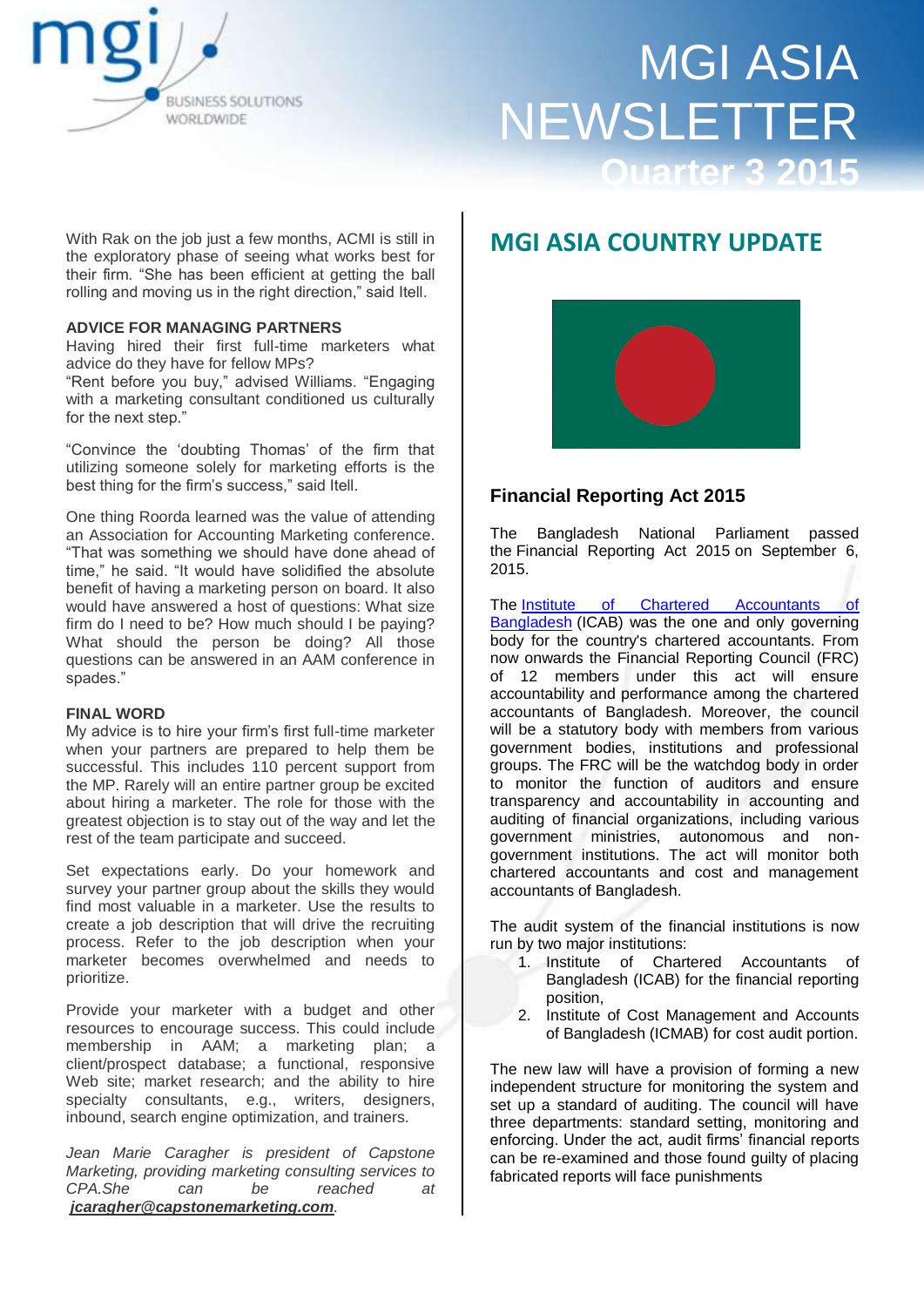



## **Draft Law on Accounting and Auditing**

On 10 July 2015, the Minister Council agreed on a New Draft Law on Accounting and Auditing. This law will govern all aspects of the accounting and auditing profession, in an effective, transparent and accountable manner.

This Law aims to:

- Determine legal framework for accounting and auditing management
- Strengthen and develop institutional capacity for accounting and auditing management
- Strengthen and develop professional ability and responsibilities of accountants and auditors
- Determine the legal framework for the implementation of the accounting and auditing standards, professional code of conduct of accountants and auditors which are in consistent with international standards and which reflect the actual needs of Cambodia
- Develop mechanism, rules and procedures for following up, monitoring and evaluation of this law
- Strengthen and develop accounting and auditing professions

*Contributed by APV Cambodia*



### **Administrative Review for Non-China Residents to Claim Treaty Benefits**

The State Administration of Administration in China have recently released Announcement [2015] No.60 for the Administration of People's Republic of China Non-residents to enjoy Double Tax Agreement benefits as well as updated filing requirement with the PRC tax authorities. These will be put into effect as of November  $1<sup>st</sup>$ , 2015.

Compared with the existing administration practices under Circular 124 [2009], the changes are summarized as follows:

### **1. Expand the Applicable Area**

DTAs signed by China and foreign countries, the Administrative Measures in Announcement 60 also apply to tax clauses of conventions on aviation, sea transportation, and automobile transportation, as well as the agreement or exchange letters on the mutualexemption from tax on income from international transportation.

#### **2. Cancel the "Pre-approval" Procedure**

According to Announcement 60, no tax authority preapproval is required for Non-resident enterprises or individuals whose tax obligation arises in China to claim this DTA relief as was previously the case. When a Non-resident taxpayer believes that they are qualified after self-assessment, they can apply for this pre-approval exemption by filing the forms and declaring tax, or through a withholding agent to perform the procedure.

#### **3. Simplify the Required Documentation**

The documents required are simplified for Non-Resident taxpayers to apply for enjoying DTA benefits:

- (a) Resident Status form
- (b) Entitlement of a non-resident taxpayer to DTA benefits form
- (c) A Tax Residence Certificate issued by relevant tax authority of the DTA partner jurisdiction since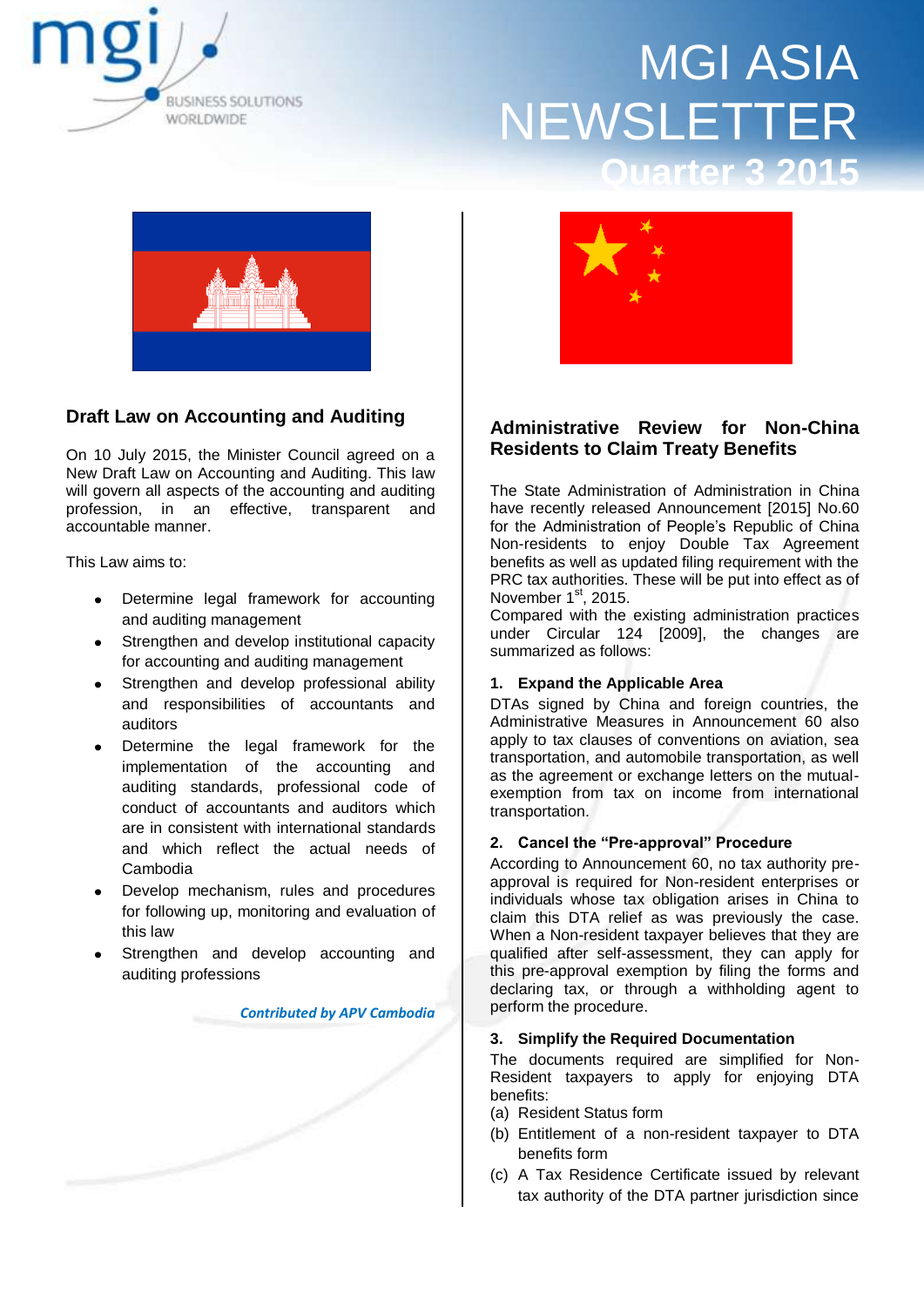

the commencing calendar year prior to the year of DTA filing by the Non-resident tax payer or the withholding agent.

- (d) Contracts, agreements, resolutions of board of directors, and invoices, etc.
- (e) Other documents.

### **4. Clearly Define the Obligation and Rights**

Non-resident tax payers should make a proposal to the tax authority or the withholding agent regarding DTA benefits, and provide related information and documents. The burden of proof is on the Nonresident.

It is the withholding agent's obligation to check information and documents provided by a Nonresident tax payer with related laws and conduct the subsequent withholding tax procedure.

#### **5. Subsequent Administration by Tax Authority**

Tax authorities conduct a post-supervision by requiring additional documents and recovering tax.

*Contributed by Lehman Brown*



### **Companies Registry releases statistics for first half of 2015**

Per the statistics released by the Companies Registry on July 12. 2015, the total number of Hong Kong companies registered under the Companies Ordinance reached 1,279,819 at the end of June this year. A total of 70,894 local companies were newly registered during the first half of 2015. The Registrar of Companies, Ms Ada Chung, said, "We are glad to see the smooth implementation of the new Companies Ordinance since March 2014, and that the business community has benefited from the new measures introduced under the Ordinance."

(Source from: http://www.cr.gov.hk)

### **Hong Kong, Italy tax treaty in force**

On August 10, 2015, The agreement between Hong Kong and Italy for the avoidance of double taxation with respect to taxes on income and the prevention of fiscal evasion has entered into force.

The CDTA between Hong Kong and Italy will bolster the economic and trade connections between the two places, and offer added incentives for companies in Italy to do business or invest in Hong Kong, and vice versa.

(Source from: [http://www.ird.gov.hk\)](http://www.ird.gov.hk/)

### **Survey shows continued growth of Hong Kong startup ecosystem**

On September 15, 2015, Invest Hong Kong announced that its recently completed poll of the startup ecosystem showed continued growth in terms of the number of startups and co-work spaces and incubators operating in Hong Kong.

Top sectors included Information, Computer and Technology taking up 19 per cent, Hardware (IoT, prototypes and wearables) accounting for 14 per cent (compared to only five per cent a year ago) and Ecommerce/Supply Chain Management and Professional or Consultancy Services, each taking up 10 per cent.



### **Undisclosed Foreign Income and Assets (Imposition of Tax) Bill, 2015**

The Indian Parliament ratified the Undisclosed Foreign Income and Assets (Imposition of Tax) Bill,  $2015$  on May  $13<sup>th</sup>$  2015. The President of India signified his assent on 26 May 2015. The Black Money (Undisclosed Foreign Income and Assets) and Imposition of Tax Act, 2015 (the "Foreign Assets Act") promulgates a comprehensive framework for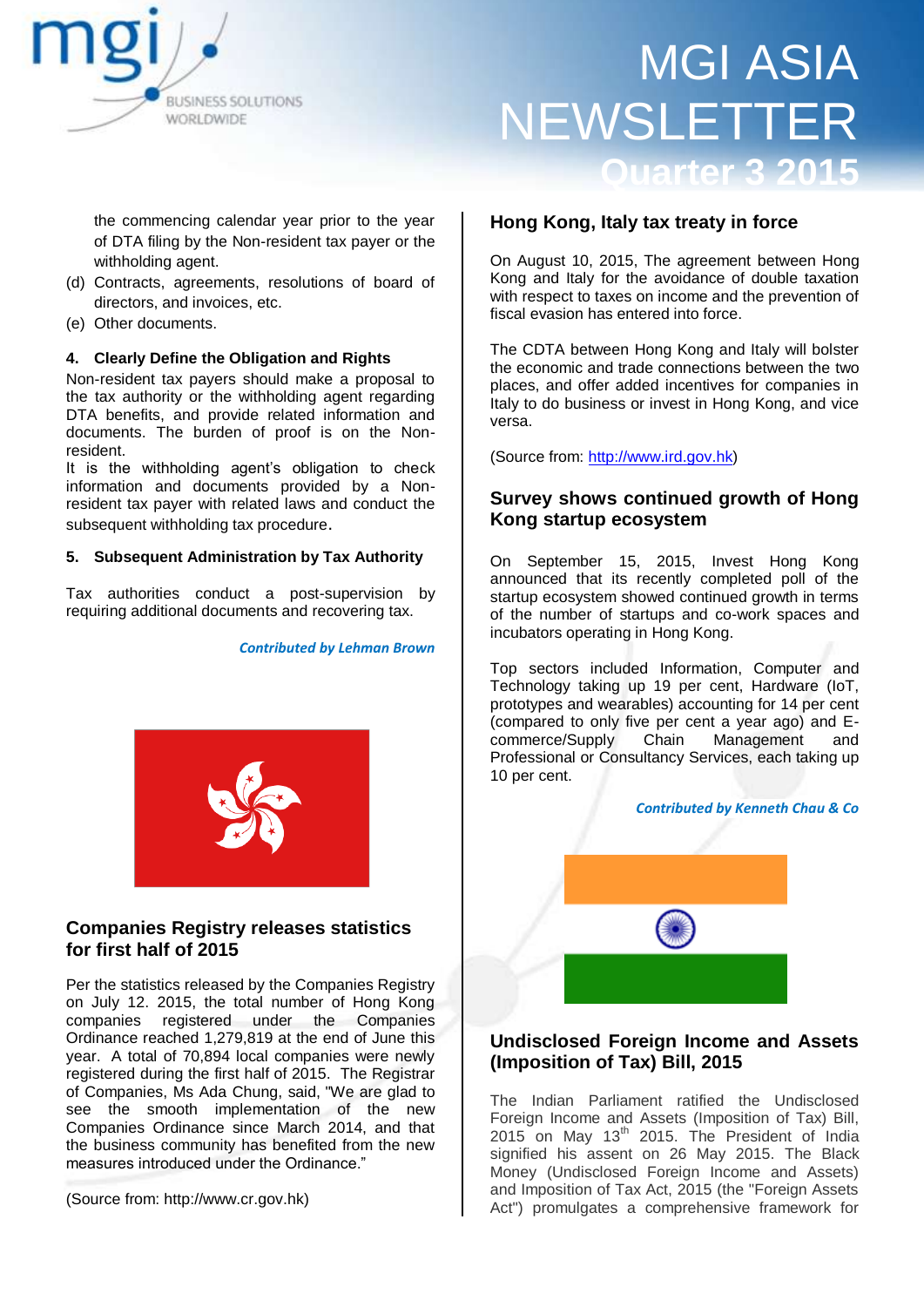

dealing with undisclosed foreign income and assets, together with imposition of tax on such undisclosed foreign assets and penalty for tax evasion and nondisclosure.

Key aspects of the new legislation are

*Scope***:** The Foreign Assets Act applies to all persons *who are resident and ordinarily resident* of India under the Income Tax Act. An *undisclosed asset located outside India* is defined to mean an asset (including any financial interest in any entity) located outside India, held by the assessee in his name or in respect of which he is a beneficial owner, and the assessee has no explanation about the source of investment in such assets or the explanation given by the assessee is unsatisfactory in the opinion of the assessing officer. Further, "*undisclosed foreign income and asset"* is defined as the total amount of undisclosed income of an assessee from a source located outside India and the value of an undisclosed asset located outside India.

*Administration***:** The Central Board of Direct Taxes (CBDT) and the existing hierarchy of tax authorities under the provisions of the Income Tax Act, including the appeals machinery prescribed there under, have been tasked with implementation of the new legislation.

*Taxation Rate***:** Any undisclosed foreign income or asset shall be taxed at the rate of 30 percent, and the provisions relating to exemption, deduction or minimization of tax liability by way of set off of losses under the Income Tax Act will not be available.

**Penalties:** Non-disclosure of any income or asset located outside India will attract, in addition to the tax, a penalty equal to three-times the tax payable on the undisclosed foreign income and assets. Not furnishing income tax returns for foreign income and assets or providing misleading information for such foreign income and assets attracts a penalty of INR 1,000,000 under the new legislation. Criminal punishment for such tax evasion practices could attract rigorous imprisonment from three to 10 years and a discretionary fine. However, it is important to note that the Foreign Assets Act provides that persons who have foreign accounts with *minor balances*, which may not have been reported out of oversight or ignorance, are protected from penalty and prosecution.

*One-Time Amnesty Scheme***:** The Foreign Assets Act provides a one-time amnesty scheme for all persons who have not previously disclosed their foreign assets for the purpose of taxation. The

Central Government will provide notification on the scope and administration of the amnesty scheme after the legislation comes into force. The amnesty scheme requires payment of tax at the rate of 30 percent, together with a penalty amount equalling the total tax amount levied on the undisclosed foreign assets

#### **Challenges in asset valuation**

Getting a fair valuation could be a tricky affair in the case of certain assets. Listed below is the process of valuation for various assets.

**Jewellery** : The value of jewellery and precious stones shall be taken at cost or fair market value whichever higher. For calculating the fair-market value, the assessee should obtain a report from a government-recognised valuer in the country where the assets are located. However, in case of gold and jewellery, the assessee may end up paying less tax than on other foreign assets like bank deposits because the fair-market value of gold is lower in several countries in comparison to India. Along with this there may also be substantial difference in the valuation of precious stones.

**Artifacts:** The valuation of such assets is subjective and may vary depending upon the valuer and the country. The fair-market value can be decided only on the basis of auction of the artifacts.

**Shares and Securities:** The process of valuation of listed shares and securities is rather simple and the assessee has to disclose the value that is higher of the acquisition cost or market value at the time of declaration. The process, however, is much cumbersome for an unlisted company. If the assessee is holding shares of an unlisted company then he has to first get valuation report of all the assets of that firm from a government-recognised valuer and then disclose the value of his holding. Even if one is holding 5 per cent stake in the company, he would be required to get the valuation of whole company done to arrive at the value of his holding.

**Immovable property:** The procedure to get fairmarket value of immovable properties and the disclosure should be of the value that is higher of the acquisition cost or fair-market value. The fair-market value assessment has to be done by a governmentrecognised valuer in that country

**Bank account:** In order arrive at the value of declaration in this case, all credits to the account from the date of opening will have to be added and any withdrawals made and redeposit of withdrawal at